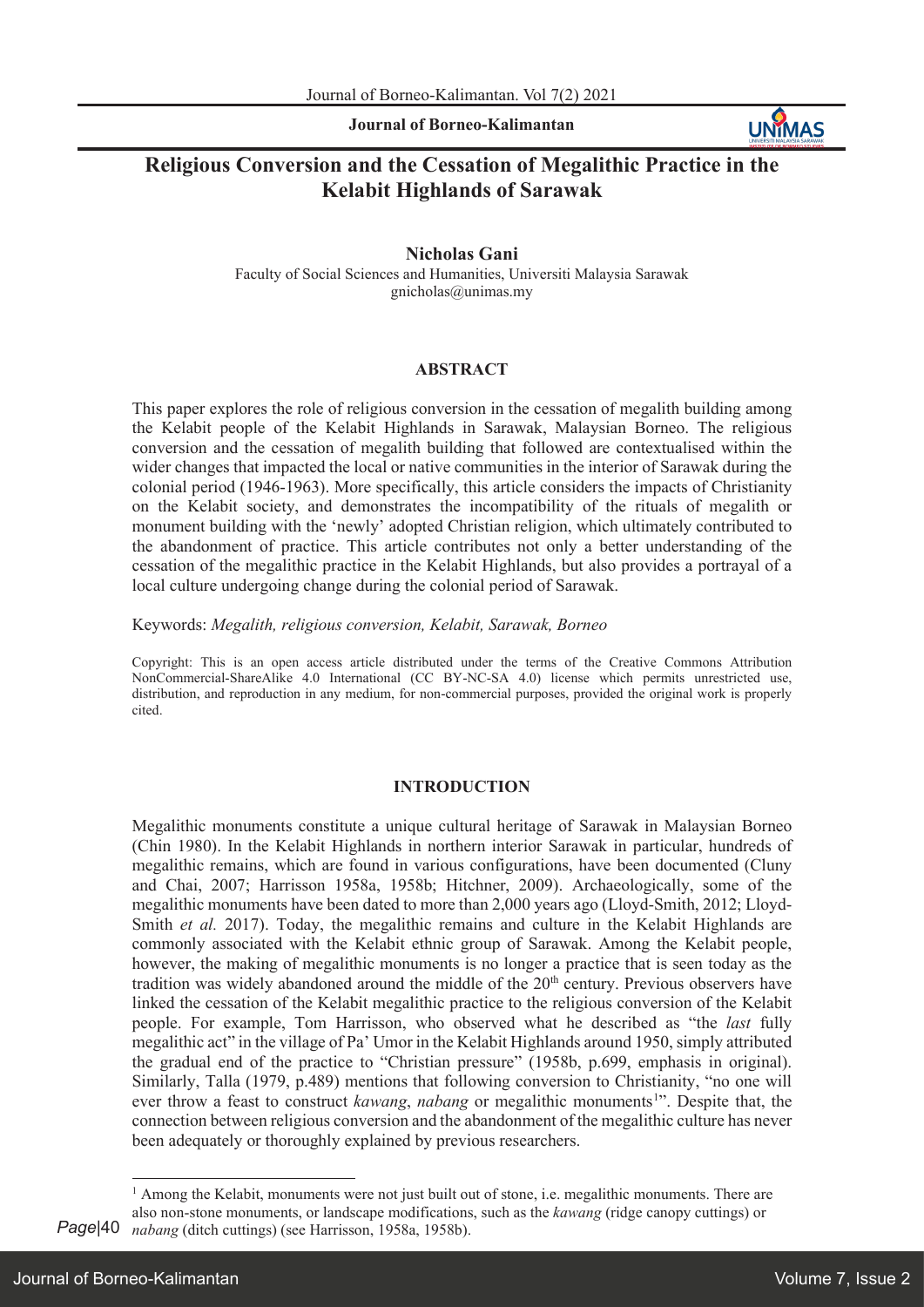To address this gap, in this article, I explore in more detail the role of religious conversion in the cessation of megalith building among the Kelabit people of the Kelabit Highlands. The data presented in this article is based on the study of existing literature and archival research, as well as information gathered from fieldwork observations and interviews (both formal and informal) conducted as part of my doctoral research (Gani, 2021). The interview participants consisted of a variety of individuals, including both community leaders and ordinary villagers, who are knowledgeable about the megalithic sites in the local area and the past megalithic culture of the local people, and/or have past or present engagements with the megalithic remains. These include people who are well-versed in the local culture and oral history, people who have been involved in local land and heritage activism (for example, individuals who have been actively involved in community-based efforts to record and conserve local cultural sites) and the tourism industry (village homestay operators and local guides), and farmers and hunters who frequently encounter megalithic remains located on farmlands and in the surrounding forests. My field interviews were carried out in Malay or English, or a combination of both languages. As most locals are fluent or at least have basic competency in either one or both of these languages, I did not employ any translators or interpreters in this research. The interviews were conducted in diverse settings: in the homes or villages of informants, at village shops, or while making visits to megalithic sites.

This article first introduces the Kelabit as an ethnic group in Sarawak, and their megalithic culture. Next, the changes that impacted the local or native communities in the Kelabit Highlands during the colonial period (1946-1963) in Sarawak is discussed in order to provide the contexts to the Kelabit people's religious conversion and the cessation of megalith building that followed. More specifically, this article considers the impacts of Christianity on the Kelabit society and demonstrates the incompatibility of the rituals of megalith or monument building with the 'newly' adopted Christian religion, which ultimately contributed to the abandonment of the practice. The Kelabit attitudes towards the megalithic monuments after Christianity is then discussed. Despite the distancing of the Kelabit from the megalithic monuments that occurred after the religious conversion, I point out that in more recent years, there has been a growing appreciation of the megaliths as a cultural heritage of the Kelabit people, leading towards efforts to preserve the megaliths. This article contributes not only a better understanding of the cessation of the megalithic practice in the Kelabit Highlands, but also provides a portrayal of a local culture undergoing change during the colonial period of Sarawak, and highlights the continued, albeit changing, relevance of megalithic monuments in Borneo today.

# **THE KELABIT AND THEIR MEGALITHIC CULTURE**

The Kelabit is an ethnic group that can be found predominantly in an area called the Kelabit Highlands in the northern interior of Sarawak in the Miri Division. Located in the extreme headwaters of the Baram, the Kelabit Highlands is a highland plateau that is drained by two upper tributaries: the Dabpur and Kelapang rivers. In the west, the Kelabit Highlands is bordered by the Tamabu Range, and in the east by the Apad Wat Range, which also serves as part of the international border between Sarawak and Indonesian Kalimantan. Besides the Kelabit Highlands, which is deemed to be the traditional homeland of the Kelabit (Bala, 2016), Kelabit communities can also be found in the Madihit and Seridan river valleys. With an estimated population around 9,000 people in 2008, the Kelabit is one of the smaller ethnic groups found in the state of Sarawak (Bala, 2016).

Linguistically, the Kelabit language belong to the Dayic sub-group (also known as the Apo Duat group, see Hudson, 1978) of the North Sarawak language group (Blust, 2010; Smith, 2015). Traditionally, the Kelabit are a longhouse-dwelling people, whose economy is based on diverse agriculture. Rice, grown in swidden and wet fields, is the most important crop and is consumed at almost every meal. The centrality of rice in the cultural and social spheres, particularly among the Kelabit, has been previously discussed by the anthropologist Monica Janowski (1991, 1995, 2003a). In more recent times, the mechanisation of rice farming and the commercialisation of rice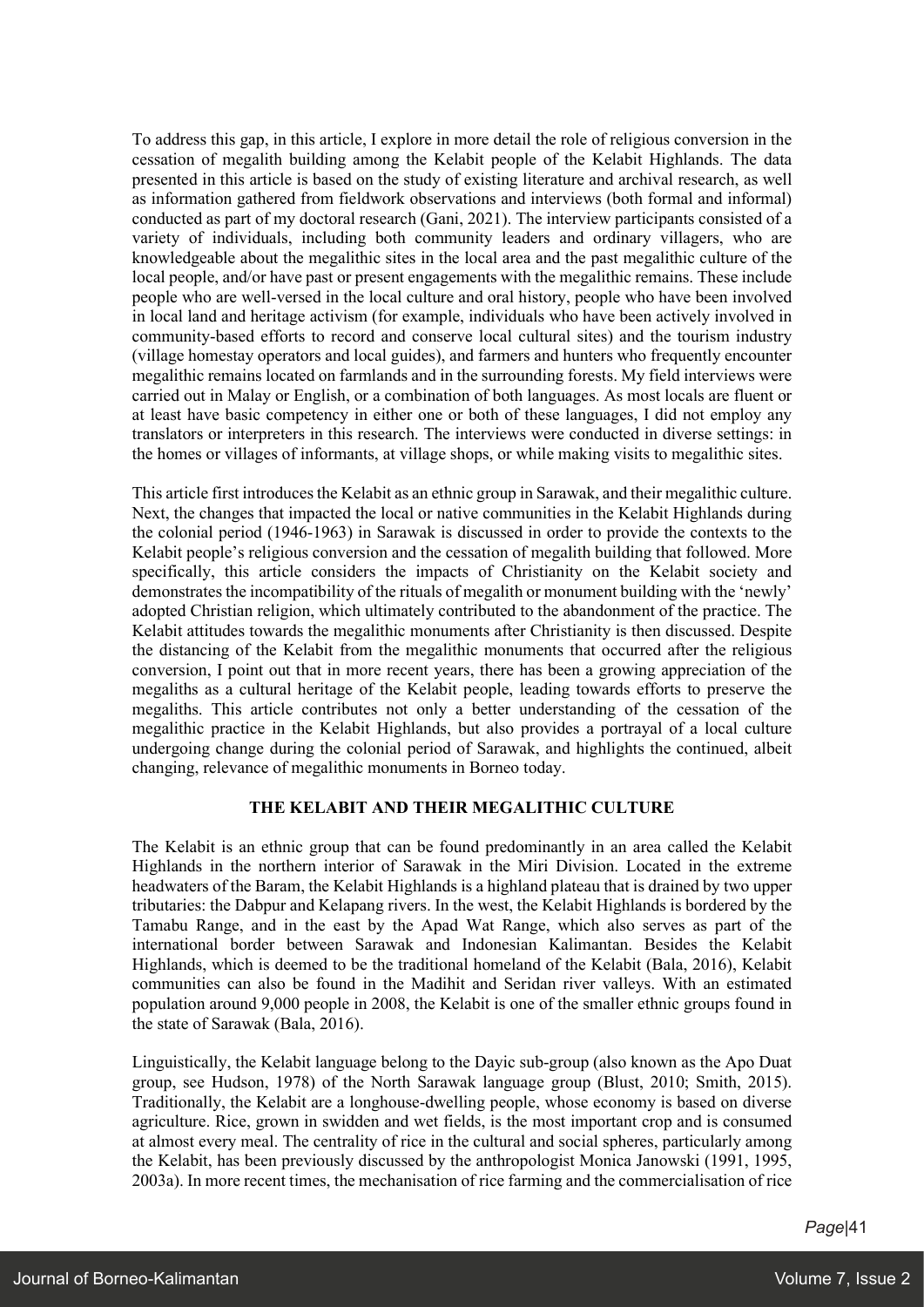has made it an increasingly important economic crop (Bala, 2016). Besides rice, vegetables and fruit trees are also planted. In addition to plant-based agriculture, livestock such as buffalo, cattle and chicken are also reared. The upland forest environment provides for the subsistence economy of the Kelabit, who hunt wild game, gather wild food plants, and fish in the rivers. Forest produce is typically gathered for domestic consumption, but is sometimes sold. A unique geological feature of the highlands is the occurrence of salt springs. The Kelabit are well known for their traditional salt production (Douglas, 1909b). Among the upland groups in northern interior Borneo, salt was and continues to be an important trade commodity (Egay, 2012; Gani, 2012; Langub, 2012). In the olden days, using salt as exchange, the Kelabit obtained iron blades and carved handles from the Kenyah (Murang, 1995, p.45; Schneeberger, 1979, p.77), as well as other goods such as mats, local pots, Chinese pots and gongs (Harrisson, 1959, pp.25-26). It has also been argued that salt production was one of the factors that allowed the Kelabit to achieve relative wealth and independence from outside control (Harrisson, 1959, p.25; Rousseau, 1990, p.161).

The pre-Christian belief system of the Kelabit people was animistic. Practices such as farming and hunting, as well as the construction and movement of longhouses, were governed by belief in omens communicated by animals and spirits (see Amster, 2009). Also, as is common among other Bornean ethnic groups, the mockery of animals is considered taboo, the breaking of which is believed to cause petrification (Rousseau, 1990, p.27). Mortuary and child initiation rites are "major ritual complexes" accompanied by communal feasting (Amster, 2009, p.314). The death of a member of the aristocratic class in the Kelabit society is typically commemorated by the construction of megalithic structures during secondary funeral rites (Harrisson, 1958a, 1958b). In the past, these events would have been accompanied by ritual animal sacrifices and offerings, and the drinking of copious amounts of rice beer. The secondary funeral or the secondary treatment of the dead is also a feature that distinguishes the Kelabit from their neighbours (e.g. the Kenyah and the Penan). However, after the Second World War, a spiritual shift occurred among the peoples of the Upper Baram when they converted *en masse* to Christianity.

Like other peoples of Central Borneo, traditionally the Kelabit are a stratified society (Rousseau, 1990). The hierarchical categories in the Kelabit stratification system can be divided into aristocrats or nobles (ruling and lower aristocrats); commoners or followers; and slaves (Lian-Saging, 1976/77; Talla, 1979; Bala, 2016). In this stratification system, social status is hereditary and leaders are members of the aristocratic class. However, as class status is also dependent on personal industry, character, accomplishments and the accumulation (and transfer) of wealth, social mobility is possible. This is why it has been argued that the Kelabit (and other related groups) have a less rigid social stratification compared to other Bornean groups like the Kayan and the Kenyah (see Datan, 1989). Traditionally, elaborate headhunting and death rites, which are usually accompanied by expensive communal feasts, constitute the field where members of the Kelabit society compete for prestige. As Rousseau notes, "maintenance of high status is linked to the performance of feasts with conspicuous consumption", and that within the Kelabitic system, there is a high social competition, where "leaders must compete for followers" (1990, p.209).

One of the features distinguishing the Kelabit from other groups of people in Sarawak is their megalithic culture, which consisted of the building of stone monuments for funerary and commemorative purposes (Harrisson, 1958a, 1958b, 1962, 1973, 1974). These stone monuments occur in an array of configurations, which include standing stones, dolmens, stone vats or stone jars, stone mounds, and stone carvings. The stone monuments are also linked to traditional beliefs about the power in the environment (Janowski and Barton, 2012), and origin stories and legends of mythical figures commonly seen as ancestors of the Kelabit people (Janowski, 2014). Among the Kelabit people, who as previously mentioned are traditionally a stratified society, the building of megalithic monuments is usually attributed to the activity of the aristocratic class, who have the necessary power and means to organise the labour for megalith making and the accompanying feasting. The funerary ceremonies of the Kelabit elites - the *burak ate* (the primary burial feast) and the *burak nulang* (the secondary burial feast) (Southwell, 1999) - in particular were traditionally the central occasions for the construction of megalithic graves and commemorative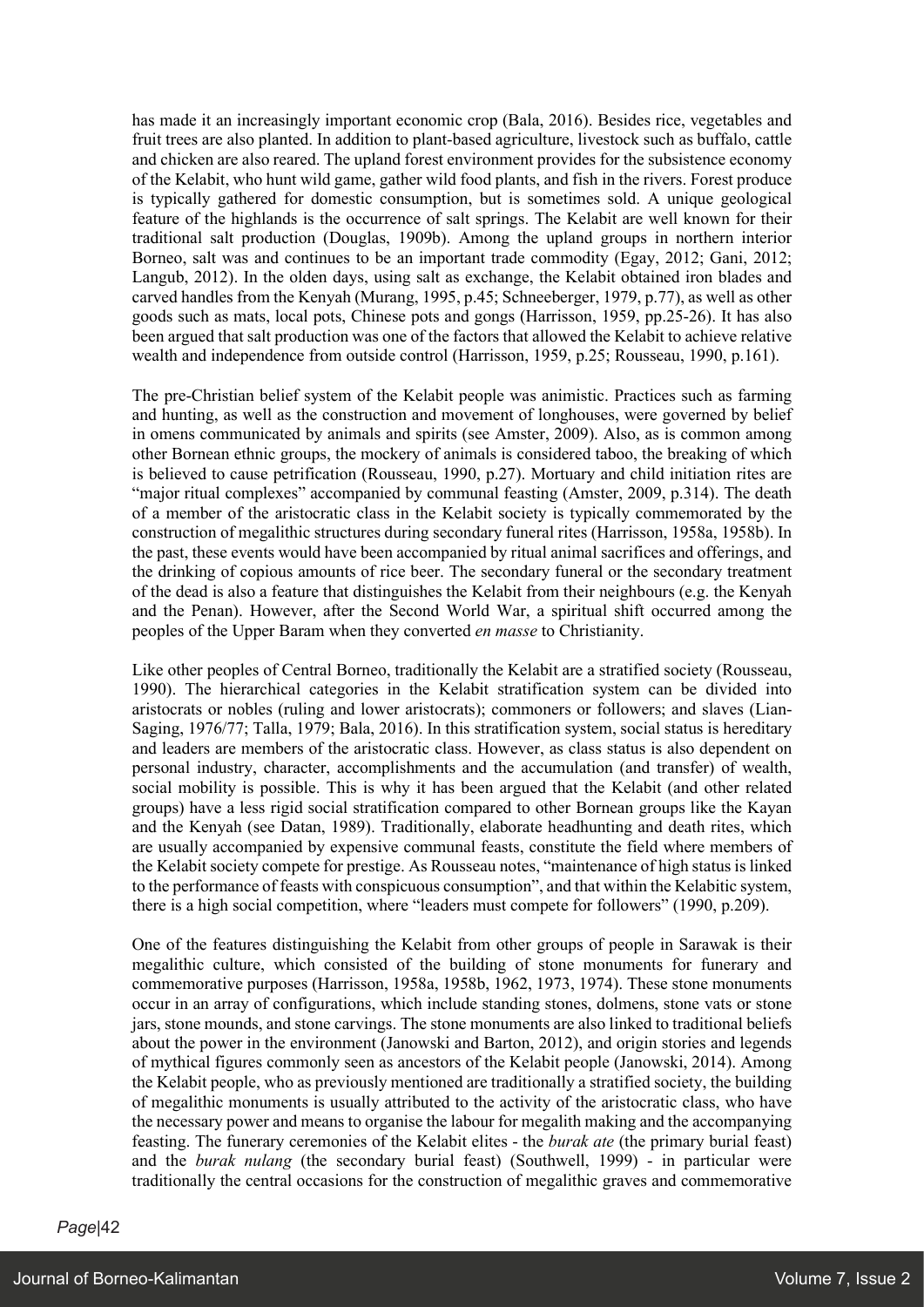#### monuments.

The writings of European administrators provided some of the earliest glimpse of the Kelabit megalithic culture (Douglas, 1909a, 1912; Banks, 1937). At the time that they written (early  $20<sup>th</sup>$ century), megalith building among the Kelabit people was still an ongoing tradition. Furthermore, it has been observed that the erecting and carving of commemorative stone monuments among the Kelabit people are known to have occurred until around the middle of  $20<sup>th</sup>$  century (Harrisson, 1958a, 1958b, 1959, 1962; Janowski and Barton, 2012). Nevertheless, the megalithic culture of the Kelabit Highlands may have a more ancient beginning. Recent archaeological research suggests that several of the large stone mounds in the northern Kelabit Highlands may date to more than 2,000 years ago (Lloyd-Smith, 2012; Lloyd-Smith *et al.* 2017). It is also important to note that besides in the Kelabit Highlands proper, megalithic monuments are also found in the western and southern fringes of the Kelabit Highlands (Gani, 2019), as well as in the neighbouring areas of the Upper Trusan in Sarawak (Cluny and Chai, 2007), Long Pasia in Sabah (Hoare, 2002), and in the Kerayan and Bahau regions of East Kalimantan (Ariffin and Sellato, 2003; Sellato, 2016; Schneeberger, 1979), where they are associated with other related (linguistically, culturally and historically) groups such as the Lun Dayeh or Lun Bawang, Sa'ban and Ngurek.

Previously I have mentioned the cultural significance of megalith building as a major component of elite funerary ceremonies, as well as an arena for social competition, among the Kelabit people of Sarawak. However, as the middle of the  $20<sup>th</sup>$  century approached, the practice was on the wane. Harrisson notes that although the Kelabit megalith building that he observed in the second half of the 1940s was still at the time an ongoing practice, it was "probably the ghost of a more lavish past" (Harrisson, 1973, p.134). By 1950, "probably the *last* fully megalithic act" (Harrisson, 1958b, p.699, emphasis in original) took place with the erection of two standing stones in the village of Pa' Umor, signalling the end of a tradition, which may have begun more than 2,000 years ago. It is important to underscore that the cessation of megalithic practice among the Kelabit occurred as part of widespread social changes that took place in the colonial period of Sarawak (1946-1963). Therefore, before discussing in greater detail the abandonment of the megalithic tradition, the next section first paints a picture of the colonial-era changes and social transformation experienced by the Kelabit. Then, I will focus on the Kelabit's conversion to Christianity, which many have considered to be one of the main influences of social change among the people. Following that, I will discuss the impact of Christianity on the cessation of megalithic practice among the Kelabit.

# **CHANGE IN THE KELABIT HIGHLANDS IN THE COLONIAL PERIOD**

Scholars generally point out that up to the period of the Brooke family's rule in Sarawak beginning in 1841, the Kelabit people in the highlands lived in relative isolation due to their locations in the extreme headwaters and thus, beyond the navigable range of the Baram River. Therefore, they were independent of outside control (King, 1993; Rousseau, 1990). This is despite Sarawak, including the Baram area, being under control of the Brunei Sultanate since the early  $16<sup>th</sup>$  century. As Ewart (2009, p.232) notes, between the period of Brunei and Brooke rule, "political control of the interior remained tenuous, and depended on indigenous power structures." Nevertheless, the highlands and the coast were evidently linked by trade and this is best exemplified through the influx of trade goods such as glass beads, gongs, and Chinese 'dragon jars', which were brought to Borneo by Brunei's international trade links, into the highlands. Such goods were accumulated by the native peoples as prestige items and in turn were distributed across generations as heirlooms. Thus, they were symbols of status among the various stratified societies of interior Borneo. In the opposite direction, the Bornean interior supplied the international trade network with forests goods such as camphor, *gaharu* wood (or agarwood) and birds' nests.

From 1841 until the start of the Second World War, Sarawak came under the rule of the Brooke family from England, who would come to be known as the 'White Rajahs' (Runciman, 1960). An important historical consequence of this political shift was that between 1884 and 1890, the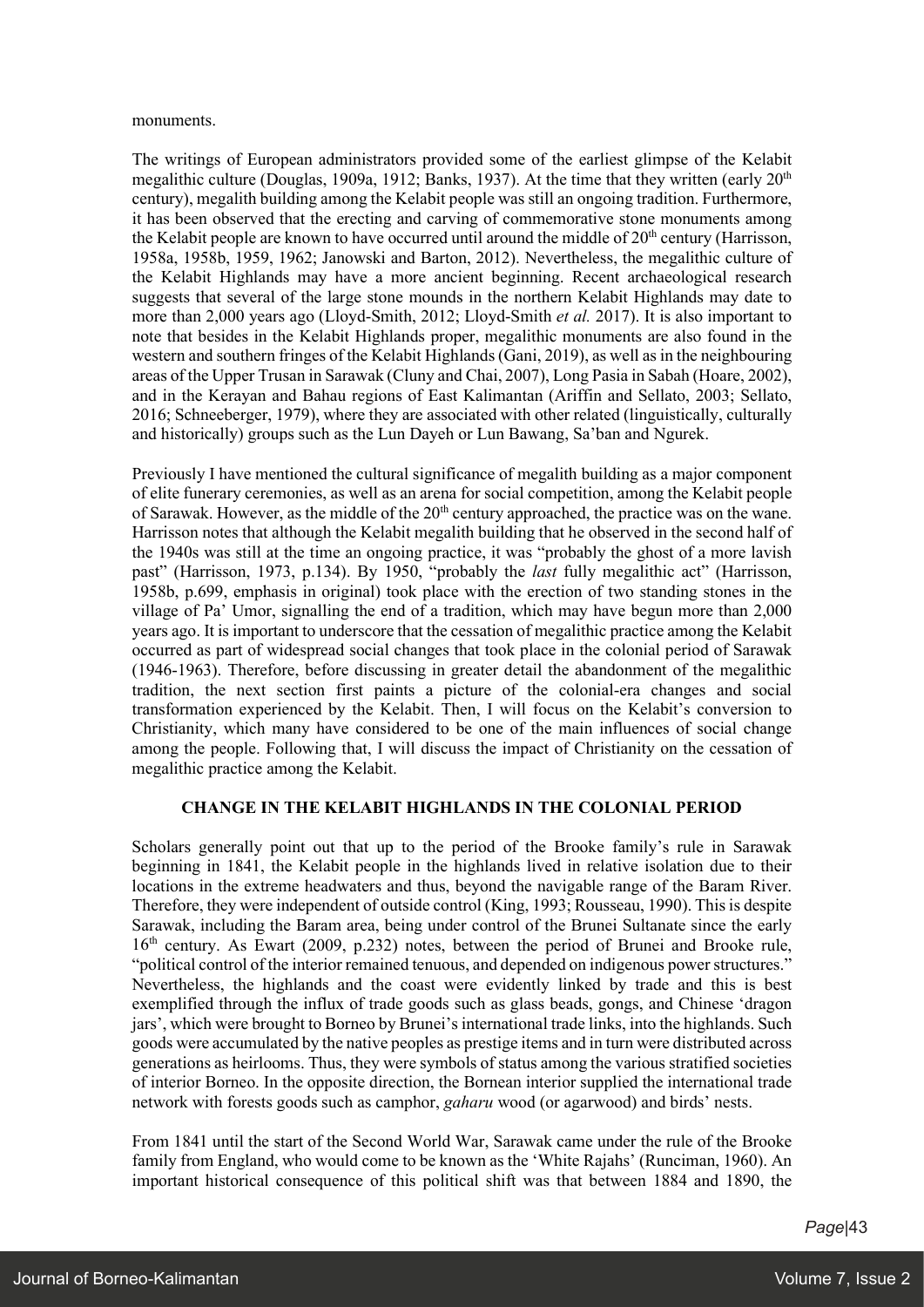Baram, Trusan and Limbang areas, where various Kelabitic-Murut groups lived, were seceded from Brunei control into the hands of the Brooke government of Sarawak (Pringle, 1970; Runciman, 1960). The Brooke government ruled the interior from Claudetown (today Marudi), the administrative centre on the Baram River. In order to exert control over the native population in the interior, the Brooke government outlawed headhunting and initiated 'peace-making' between feuding tribes, at times by 'punitive' ways (Douglas, 1912). As Rousseau (1990, p.35) notes, "the main effects of colonial rule on central Borneo was the disappearance of headhunting and warfare by 1910-1925." Apart from maintaining the peace in the upland frontier region and taxing the local populations in exchange for their loyalty (see Hose, 1898a, 1898b), control was for the most part indirect and the upland peoples and their cultures were left largely uninfluenced by colonial rule. Nevertheless, in 1911 a fort, which also acted as a permanent trading post, was built in Lio Mato at the uppermost navigable portion of the Baram River in order to monitor the security and raiding activities in the area.

The Second World War opened up the highlands to the outside world in greater ways than ever before. In order to quell the Japanese invasion of Borneo, which began in 1941, the Allied Forces established military bases in Bario and Long Banga. Not only did the region receive the arrivals of foreign soldiers, the war time also saw the introduction of many foreign materials: "corrugated tin sheets, wire rope, steel nails, sheets of plywood, saws, hammers, and other metal tools" (Ewart, 2012, p.9). Many of these 'new' materials were left behind after the war, and were subsequently re-used by the local population as building materials.

The war period also saw the arrival of a figure by the name of Tom Harrisson. Prior to the war, Harrisson had already achieved fame for his expeditions in the South Pacific, and for pioneering the Mass-Observation social research organisation in Britain (Heimann, 2002). Harrisson first came to Borneo as part of University of Oxford Expedition in 1932 (Harrisson, 1938). During this initial trip, however, Harrisson did not reach the highlands proper, but only the Kelabit-settled areas in the Tutoh and Malinau lowlands. In 1944, during the course of the war, Harrisson, who by then was a Major in the Allied Forces, parachuted down in the Kelabit Highlands, where he led the Z-Special Unit, as well as many Kelabit and Lun Dayeh recruits, in the fight against the Japanese army. Tom Harrisson's war exploits and his subsequent stay with the Kelabit after the war have been extensively documented in Harrisson (1959) and Heimann (2002).

The British colony of Sarawak existed from 1946, when the state that was formerly ruled by the Brooke 'White Rajahs' (see Runciman, 1960) was ceded to Britain after the end of the Second World War, to 1963, when it gained independence as part of the Federation of Malaysia. In general, the colonial period was a time of great change for the state and its peoples. As Porritt (1997, p.ix) summarises in the preface of his book, 'British colonial rule in Sarawak, 1946-1963', "the colonial era…was one of rapid economic, political and social change in pursuing the pledges made and obligations undertaken by the British government at the time of annexation" (for other discussions on the impacts of colonial rule in Sarawak, see Morrison, 1988; Ooi, 1990; Kaur 1998). In the colonial period, changes were not only sweeping though the coastal regions of Sarawak, where major towns were located, but also its interior, where the traditional ways of the native population underwent rapid change as they began to embrace modernity and new ways of living under colonial and missionary influences. A government report at the time describes the situation succinctly (Colonial Reports Sarawak, 1958, p.148):

In particular, the influence of [colonial] Government education and of Mission activities has very generally been to create with extreme rapidity a new set of values…Ten years ago every young Kenyah, Kayan or Kelabit was proud of his leopard teeth ear-rings…and his tattoos. Today these fashions are in many areas being replaced by short hair, short trousers and skin clear of any design except vaccination.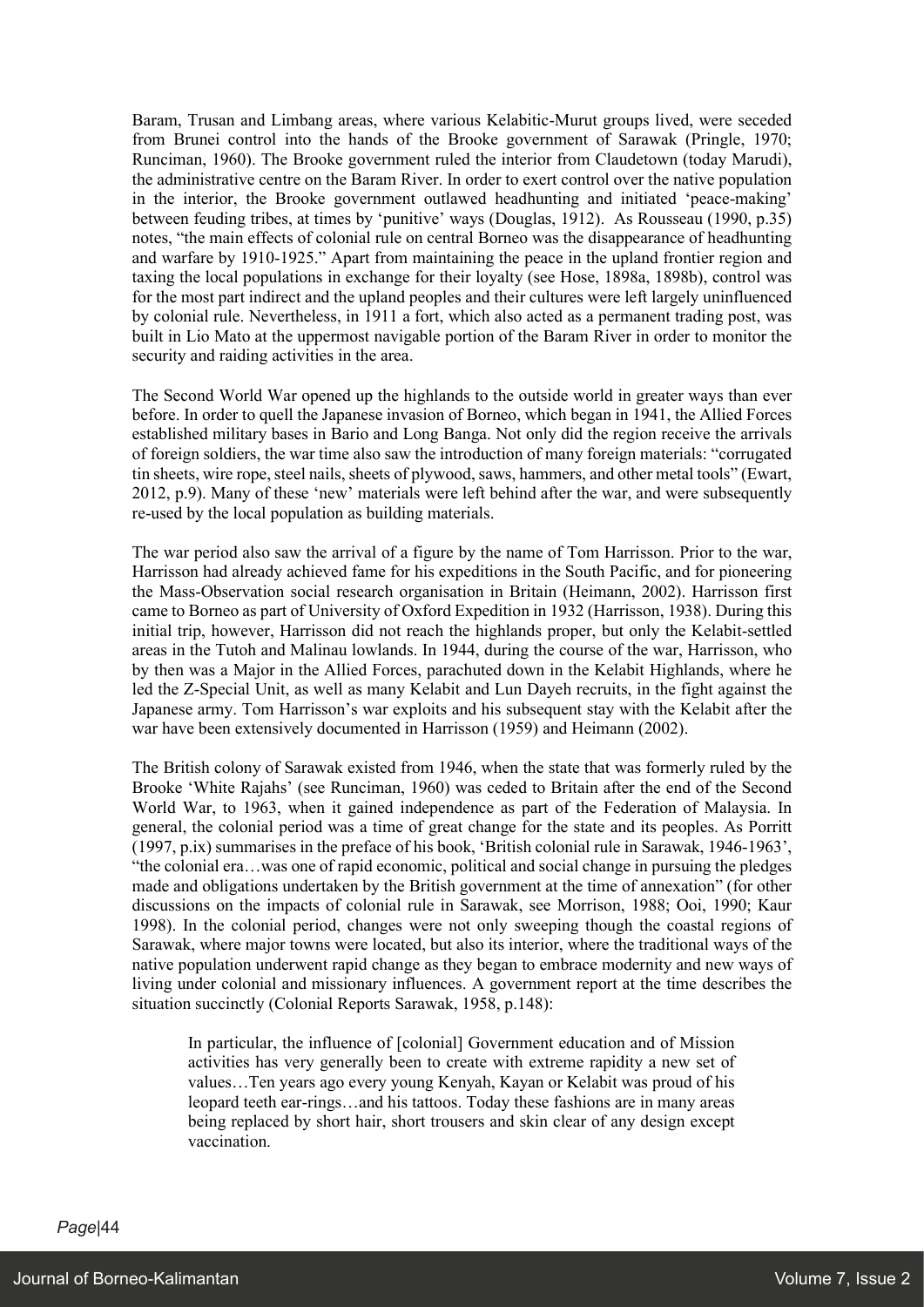In the Kelabit Highlands, similar rapid changes have also been observed. The Kelabit anthropologist, Poline Bala (2016) lists economic change, and greater contact with and access to the outside world as two major changes that occurred in the Kelabit Highlands during the colonial period. For example, an Agricultural Station was opened up by the colonial government in 1958, in order to improve local economic livelihood and to develop new ways of agriculture. New wet rice farming techniques were introduced. Other than that, the opening of a new airstrip in Bario in 1961 facilitated contact with the coastal towns, and enabled easier access to market goods. Toynbee (1965, p.218) also notes that under colonial rule, "a complete revolution has taken place in the Kelabit's pattern of living." Although Toynbee did not elaborate, he attributed the drastic change to the "opening of schools" (1965, p.218). The impact of the introduction of formal education on Kelabit lives is further explored below.

Previously, under the Brooke administration, the education system in Sarawak was a fragmented one (Tan, 2012). Educational institutions in the state were limited to missionary, as well as Malay and Chinese vernacular schools, all of which were predominantly based in urban centres. As a result, Porritt (1997, p.278) stresses that "education was not accessible to most of the rural population." Although efforts to remedy this situation were initiated by the Brooke government with the opening of a rural school in Belaga in 1940, progress was impeded by the start of the Japanese occupation in 1941. After the war, however, the first school among the Kelabit was established in Pa' Main in 1946 by Tom Harrisson, who served in the Allied Forces and operated in the highlands during the Second World War (see Heimann, 2002), and who later became the Curator of the Sarawak Museum and contributed to early archaeological investigation of the megalithic sites in the Kelabit Highlands (Harrisson, 1958a, 1958b, 1962, 1973, 1974). At this point, it is worth noting that despite his various contributions to archaeology and ethnography in Borneo, Harrisson was not a trained or qualified archaeologist, anthropologist or ethnographer. In archaeology specifically, Harrisson was self-trained beginning 1950, with the help of Michael Tweedie, the Director of the Raffles Museum in Singapore at the time (Harrisson, 1951; Harrisson and Tweedie, 1951). His early excavations of megalithic sites in the Kelabit Highlands were also crude and, at least in terms of those conducted in the late 1940s, were mainly aimed at collecting material specimens for the Sarawak Museum (Colonial Reports Sarawak, 1947, 1948, 1949), in contrast to systematic archaeological research. Harrisson was also a controversial figure, who has been accused of looting from historical and archaeological sites (Heimann, 2002), including by the Kelabit themselves (see Hitchner, 2009). Nevertheless, the building of the Pa' Main school, according to Sagau Batu Bala (a Kelabit and a former schoolteacher), was "one of the greatest contributions that Tom Harrisson had made to the Kelabit community" (2014, p.198). The Pa' Main school started with 36 students, many of whom were adults, and the first teacher to be hired was the Timorese preacher Paul Kohuan, who, prior to the war, served in the Christian Missionary Alliance in Belawit, Dutch Borneo (now Long Bawan in East Kalimantan, Indonesia) (Toynbee, 1965).

After the success of the Pa' Main school, more schools were established in the different Kelabit communities: Long Lellang (1952), Kubaan (1957), Long Seridan (1961), Pa' Lungan (1961), Bario (1962) and Pa' Dalih (1962) (Bala, 2016). These schools were served by Kelabit teachers, who were products of the earlier Pa' Main school, and who received teacher's training at the Batu Lintang Training College (BLTC) in the state capital of Kuching. The BLTC was itself established by the colonial government in 1948, with Colonial Development and Welfare (CDW) funding, which according to Porritt (1997, p.179) was "the largest external source of assistance to Sarawak's development plans between 1946 and 1963." As a way to train native teachers, it has been described as "one of the most enduring CDW initiatives" (Morrison, 1988, p.37).

Education opened doors to new opportunities and greater integration with the outside world in the form of job employments. The successes achieved by many Kelabit individuals who were graduates of the early schools in the Kelabit Highlands have been well-documented (see P. Bala, 2016; S.B. Bala, 2014). Writing on the educational progress of the Kelabit in 1965, Toynbee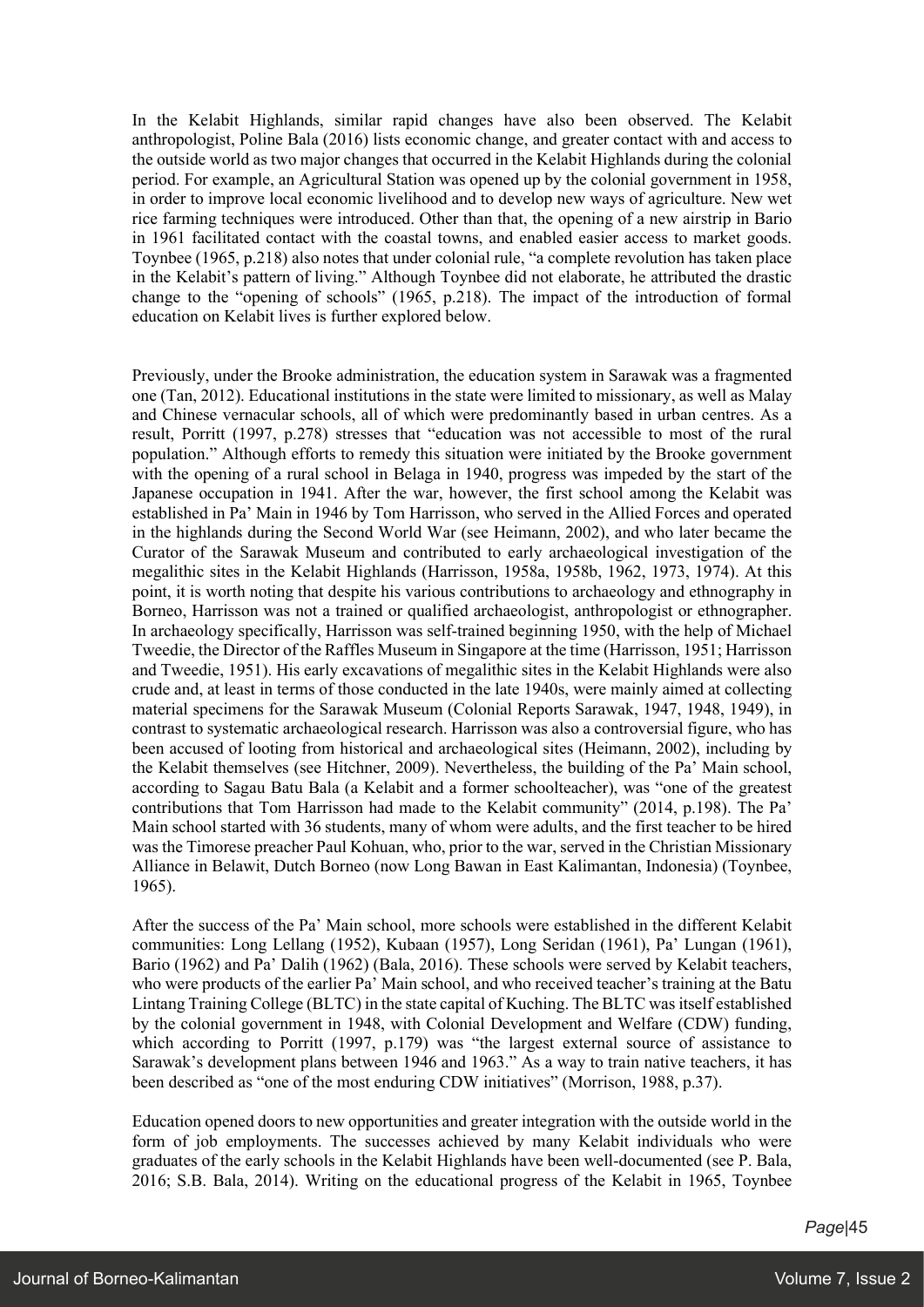(1965, p.219) points out that in the less than two decades since the opening of the Pa' Main school, more than eighty Kelabit individuals had been employed "by Baram District Council, the Medical Department, the Agriculture Department, the Civil Aviation Department, the Sarawak Museum, and the Sarawak Constabulary and Field Force." The advancement of the Kelabit was also a personal interest of Tom Harrisson, who assisted a number of Kelabit individuals in obtaining education and jobs in Kuching (Heiman, 2002, p.270). One such individual was Lian Labang, who became a staff member of the Sarawak Museum. Notably, Lian Labang contributed to the museum's study of the upland megalithic culture and excavation of megalithic sites in the highlands (see Labang, 1958, 1962).

Along with education, the religious conversion to Christianity is often seen by the Kelabit as a major force of positive change in their lives, leading to their "rapid progress and transformation" (S. B. Bala, 2014, p.198; see also Lian-Saging and Bulan, 1989). Christianity has even been portrayed as one of the greatest influence of change among the Kelabit (see Amster, 1998). Further below, I will consider the influence of Christianity on the Kelabit's abandonment of their megalithic practice. Before that, the following section describes the introduction and adoption of Christianity among the Kelabit.

# **THE KELABIT'S CONVERSION TO CHRISTIANITY: A BRIEF HISTORY**

Christianity was brought to the upland peoples of Sarawak (e.g. the Kelabit and the Lun Bawang, who are culturally and linguistically related) by the Borneo Evangelical Mission (BEM) (Lees, 1979; Southwell, 1999). It has been said that "the Kelabits and the Lun Bawangs are perhaps the only ethnic groups in Sarawak who had, as a people, abandoned their traditional beliefs to convert to Christianity en masse" (Bulan and Bulan-Dorai, 2004, p.43). Unlike the rapidity of the Lun Bawang's conversion (see Deegan, 1973), which occurred within a decade (from 1930 to 1940), the Kelabit's conversion was a more gradual one, beginning in the late 1930s and only reaching completion in the 1970s (Amster, 1998), as will be described below.

After successfully converting the Lun Bawang people in the Limbang area in the 1930s, BEM expanded its activity to the Kelabit Highlands, and in December 1939, the missionaries C. Hudson Southwell and Frank Davidson visited the Bario and Pa' Trap (now Pa' Lungan) longhouse communities. However, this first attempt at converting the Kelabit was rather unfruitful. As Southwell (1999, p.98) reports regarding the outcome of a Gospel preaching in Pa' Trap, "here the Headman gave us a good hearing as we preached the gospel, but the people were not yet willing for a complete change from the old pagan ways."

Nevertheless, in the following month (January 1940), when the missionaries were in Kubaan on their journey out of the highlands, it was reported that a Kelabit man by the name of Pun Abi made a declaration of faith and thereby became the first Kelabit convert (Bulan and Bulan-Dorai, 2004, p.46; Lees, 1979, p.66). Furthermore, unbeknown to the missionaries, their earlier preaching in Pa' Trap had managed to gain ground. When Southwell returned to Pa' Trap after the war in 1947, he discovered that many villagers had already converted to Christianity. Southwell (1999, p.190) describes what he discovered about the conversion (see also Talla, 1979; Amster, 1998):

I learned that following the visit Frank Davidson and I had made to this area in 1939, Tama Bulan, who was then Headman of [Pa' Trap] resolved to trust God. He was a powerful Headman and was still spoken of with great deference and respect. Tama Bulan gave up drinking and spirit worship and gradually influenced others, until in 1943 [1941, according to Talla, (1979)] the people sent messengers to Aris Doemat [an American missionary] in Belawit, inviting Aris and others to come and teach them.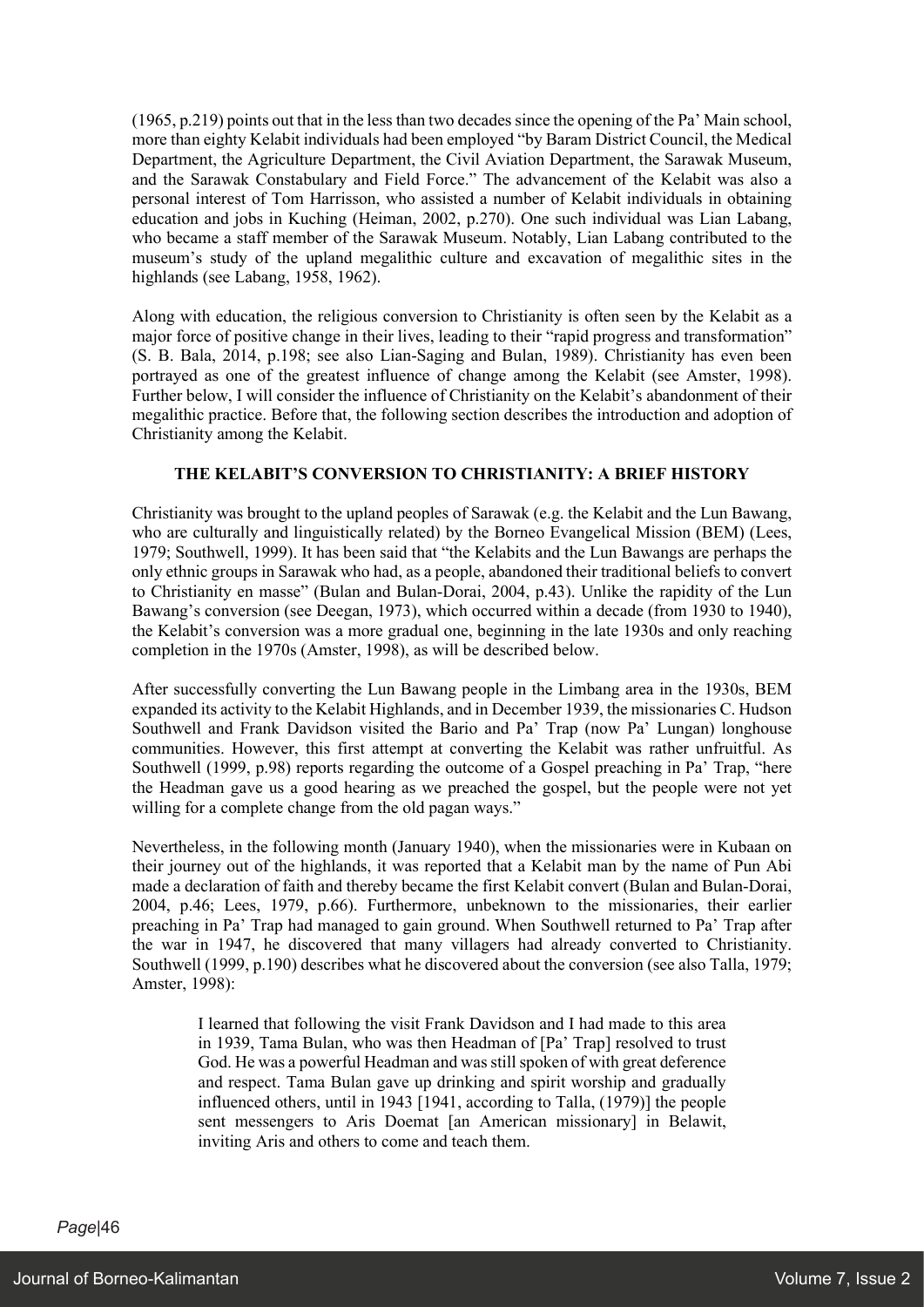However, while "the people gave up all the old taboos and learned some hymns and how to pray" (Southwell, 1999, p.190), certain practice like the drinking of rice beer (*burak*) persisted. Amster (1998, p.40) attributes the persistence of *burak* drinking to its centrality in Kelabit social and ritual life:

All large events required the consumption of large amounts of *burak* and even small events, such as the hosting of agricultural work groups, could only be accomplished if the host served *burak* to the participants in such communal labor.

Relatedly, Mashman (2018, p.242) notes, "the difficulty with giving up drinking was that it was related to the underlying prestige system, which brought together *lun tauh* (our people) through large-scale hospitality and kinship and this hampered its abolition."

Because of the inability to cut themselves completely off their old ways, Amster points out that many Kelabit feel that the first stage of their conversion was "an incomplete and superficial adoption of Christianity" (1998, p.53), and that it was only after the religious 'Revival' in Bario in 1973 (see Bulan and Bulan-Dorai, 2004) that the conversion was deemed complete. Nevertheless, incomplete as it may seem, the religious conversion process in the 1940s had resulted in the gradual abandoning of many other traditional practices by the Kelabit.

# **ADVANTAGES OF RELIGIOUS CONVERSION**

Conversion to Christianity appealed to the Kelabit for the improvements that it brought to their standards of living. Firstly, Christian missionaries improved general hygiene and health as they discouraged the keeping of pigs under longhouses and unhealthy habits such as smoking and the drinking of rice beer (Amster, 1998, p.39). Furthermore, as part of their proselytising strategy, BEM missionaries were known to provide basic medical care to the rural communities they visited (Tan, 2012). Besides religious teachings, the missionaries also brought literacy to the upland communities. For example, the three Kelabit men from Pa' Trap, who travelled to Belawit in the 1940s to learn about Christianity also attended school there to learn to read and write (Amster, 1998). That Christianity went hand in hand with education was also observed by Tan (2012, p.64), who mentions that in the rural schools set up by the missionaries, "there was a thin line between education and evangelism."

In general, as Bala (2016) observes, the Kelabit's acceptance of Christianity (and conversely, their rejection of pre-Christian beliefs and practices) is driven by the desire to be exposed to the outside world, as well as to free themselves from the restrictive and burdensome beliefs in taboos and omens, and fear of malevolent spirits, which governed traditional Kelabit life (see also Amster, 1998, p.264). In the past, observances of omens and taboos had impeded travel and agricultural productivity, disrupted marriages, and in some cases, influenced the practice of infanticide (S.B. Bala, 2014). Many Kelabit thus view their pre-Christian society negatively. Amster (1998, p.289) observes that most Kelabit are of the opinion that "before becoming Christian, they had no religion at all, only 'superstitions'." Pre-Christian customs, beliefs and practices have come to be seen by Christian Kelabit as "demeaning and archaic", while 'pagan' Kelabit of the past have been described as "taboo-ridden", and characterised as "heavy smokers and drinkers" (Bulan and Bulan-Dorai, 2004, pp. 40, 44-45). Furthermore, Amster (2008, p.77) notes that "for the most part, today, the former beliefs are highly stigmatized and often cited as examples of Satan's influence on the Kelabit prior to conversion." Similarly, among the Lun Bawang, Crain and Pearson-Rounds (2011, p.5) note that "many today still describe their pre-Christian society as evil and licentious." In contrast, life under Christianity is seen to be more open and free. As Lian-Saging and Bulan (1989, p.114) describe, "the advent of Christianity with its liberating influence was like a breath of fresh air...a gateway from the yoke of oppression under paganism."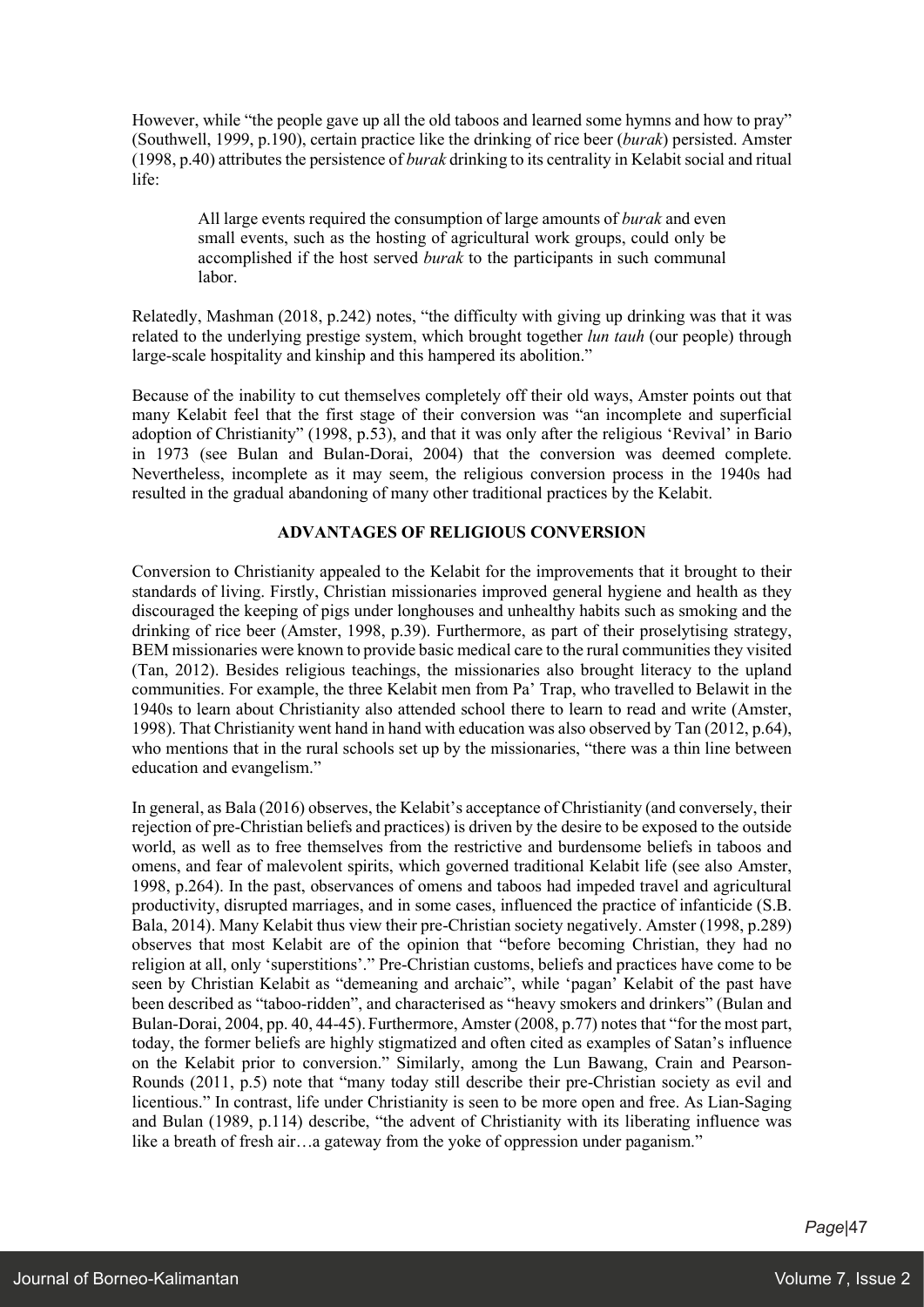Appell (1997) explains the motive of religious conversion in terms of economic gains. Besides freeing people from beliefs in omens and taboos, which restricted economic productivity and the traveling in pursuit of economic opportunities, he mentions that "with Christianity, there is no longer the need for expenditure of large amounts of food, drink and domestic animals for sacrifice in ceremonies for sickness, fertility, death, etc." (Appell 1997, p.65). The extent to which this explanation can be applied to the Kelabit situation is, however, debatable. As Amster has shown, large and costly ceremonies, celebrations or gatherings (*irau*) are still commonplace among the Christian Kelabit, although "substantially transformed and modified to suit current concerns" (1998, p.43), which means being devoid of ritual sacrifice and the consumption of alcoholic drinks. Instead, the Kelabit *irau* of today is typically accompanied by Christian prayers, hymns, and Bible readings. An example of the continuation of lavish *irau* is the Kelabit name-changing ceremony of today, which Amster (1999) argues has replaced the child initiation ceremony or *burak lua'* (see Lian-Saging, 1976/77, pp.138-145; Talla, 1979, pp.198-210; Amster, 1998, pp.256-263) of pre-Christian times.

Conversion to Christianity has also been associated with progress and modernisation (Appell, 1997). The transformative influence of Christianity has been stressed by a number of Kelabit writers (see P. Bala, 2016; S.B. Bala, 2014; Bulan and Bulan-Dorai, 2004; Lian-Saging, 1976/77; Lian-Saging and Bulan, 1989; Talla, 1979). Today, most Kelabit are staunch Christians, who consider Christianity to be a profoundly positive influence on their lives, as well as a catalyst for further improvements within the Kelabit society. For instance, Lian-Saging and Bulan note that the "acceptance by the Kelabit of the Christian religion in the [1940s] has brought about a drastic change for the better amongst the Kelabits" (1989, p.89), and that "the teaching of Christianity came hand in hand with literacy and health consciousness so that change in Kelabit society was quite dramatic towards the second half of [the 1900s]" (1989, p.114). In relation to this, in acknowledging religious conversion as a vehicle that has carried the Kelabit forward towards progress and modernity, Bala (2009, pp.175-176) observes that "the Kelabit envision Christianity as an entry point as well as an integral part of modernity…Christianity is a catalyst for change that propels the Kelabit onwards to search for a better future – economically, spiritually and socially."

# **SOCIAL IMPACTS OF CHRISTIANITY**

It has been observed that Christianity has influenced almost every facet of life in the Kelabit Highlands. Its impacts on the Kelabit social, economic and political spheres have been summarised by Amster (1998, p.47):

The church has become the focal point for community organization and interaction, and the church in rural Kelabit settlements now administers such things as communal labor and agricultural work groups. Many longhouse leaders and headmen today are also pastors who received training at the bible school in Lawas. From the 1950s onwards, missionaries were welcome as regular visitors to the Kelabit Highlands. Holidays such as Easter…and Christmas have come to be major celebrations for the Kelabit. In each Kelabit rural community, church services are held not only on Sundays but every weekday and Saturday morning (usually at 5.30 AM) and in the evening on Wednesday and Sunday.

Christianity has also brought new ideas concerning social relations. Under Christianity, all members of the Kelabit society are seen as equal to one another. This means that today, in Christian Kelabit society, less importance is given to the social stratification or class system and the gender roles of the past (Amster, 1998, pp.294-299; Bulan and Bulan-Dorai, 2004, p.40). This is not to say that preoccupation over previous social status has completely disappeared. Indeed, as Amster (1998) has shown, for some Kelabit of today, individual and family status continue to matter, for example in marriages. However, Amster (1998, p.297) adds that "[social] differences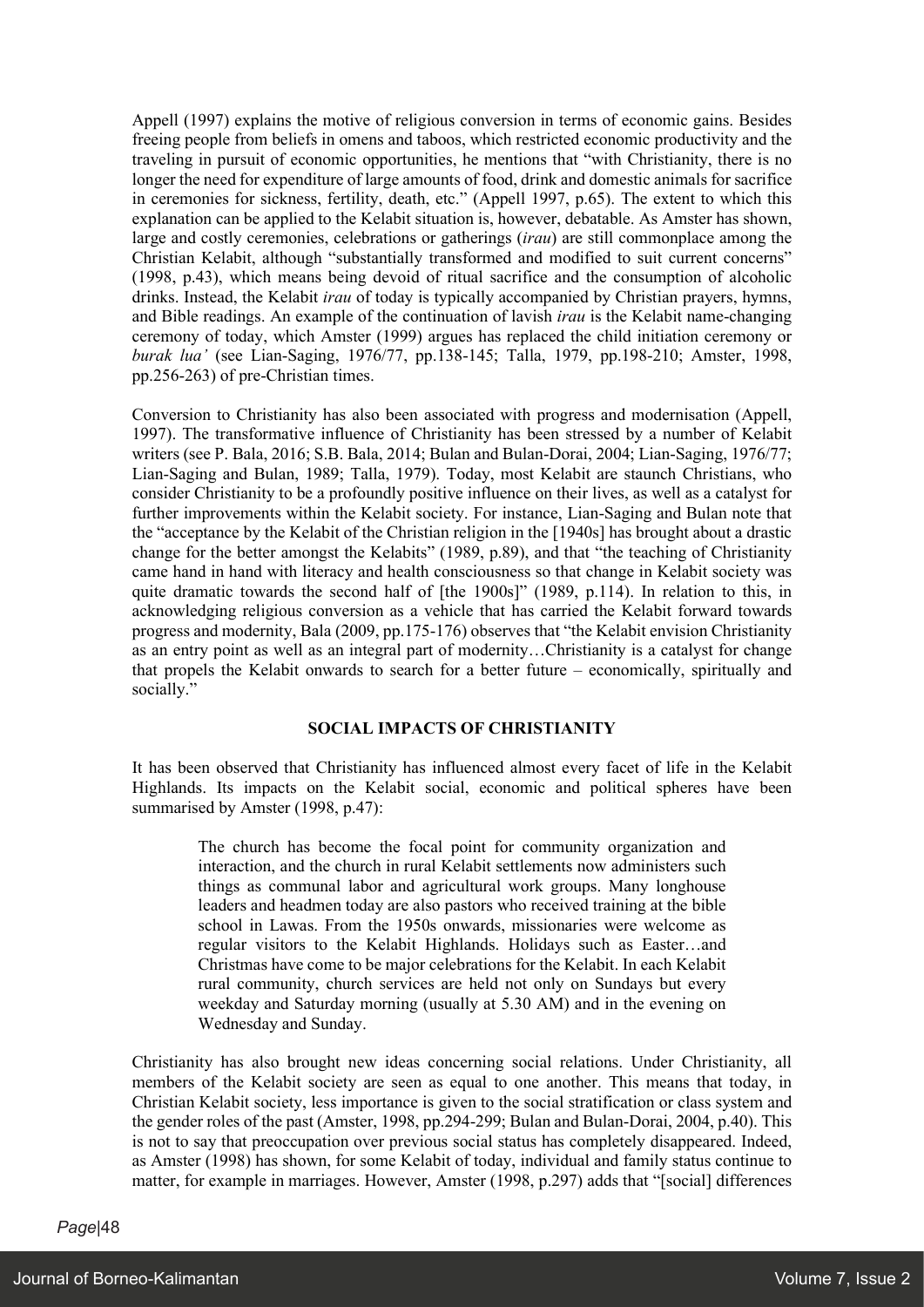remain downplayed and disguised in Kelabit life, since it is neither good Christian behavior nor good 'aristocratic' behavior to emphasize that one is a member of an elite social group." In terms of gender roles, while ritual was a cultural domain traditionally dominated by men, in today's Christian Kelabit society, both men and women are able to become pastors and, as such, would preside equally in church ceremonies.

# **THE IMPACT OF CHRISTIANITY ON THE KELABIT'S MEGALITHIC PRACTICE**

The findings of studies conducted among various indigenous groups in the wider region suggest that there is no obvious causal relationship between religious conversion and the discontinuation of traditional practices. This is to be expected considering the different cultural, historical, religious and socio-economic circumstances underlying the processes and experiences of religious conversion. For example, in her study among the Bidayuh of Sarawak, Chua notes that in contrast to the situation in interior Sarawak, "Christianity in Bidayuh areas was never adopted as 'a new culture whole'" (2012, p.514, citing Robbins, 2004, p.3), and that in a few Christian Bidayuh communities, the continuation of the traditional *gawai* ritual practices can be observed. Meanwhile, in Indonesia, religious conversion among the Toraja has led to the discontinuation of some traditional practices, but at the same time, the revitalisation of death rituals (Adams, 1984; Volkman, 1990). Furthermore, among the people of West Sumba (Adams, 2007), and among the Ngadha in Flores (Cole, 2003), megalithic practices have persisted in spite of the peoples' conversion to Christianity. The continuation of traditional beliefs and practices alongside Christian ones in some indigenous societies may be due to the more accommodating nature of certain denominations of Christianity, for example Roman-Catholicism (see Molnar, 1997). Furthermore, in the case of the Christianised indigenous communities in Indonesia, there exists a separation between religion (*agama*) and custom or tradition (*adat*) (Schroter, 2010).

However, to many observers, religious conversion among the Kelabit and other upland or interior peoples of Sarawak has clearly resulted in the discontinuation of most traditional practices. In the Kelabit case, this may be connected to their strong desire to "break with the past" (Lian-Saging, 1976/77; see also Amster, 1998, p.7), following religious conversion to Christianity. Bala (2009, p.175) refers to this distancing or rupture as the Kelabit's "overt rejection of their past." For example, Amster (1998, p.266) observes, "what is clear is that the *burak lua'* [child initiation rite], and many other aspects of pre-Christian rites, were abandoned after Kelabits adopted Christianity." Similarly, Datan (2011, p.31, citing Lees, 1979) points out that "the mass and rapid conversion of the Lun Bawang and the Lundayeh to Christianity (Borneo Evangelical Mission) in the early 1930s…resulted in the abandonment of nearly all their traditional culture." During the spread of fundamentalist Christianity among the various indigenous groups in the interior of Sarawak between the 1930s and the 1950s, campaigns to dispose potent objects related to pre-Christian beliefs and rituals (e.g. skulls obtained through headhunting, charms and fetishes, old jars, shrines and carved wooden images) were also conducted at longhouses at the behest of the missionaries (Lees, 1979; Southwell, 1999; Talla, 1979). This active disposal of objects that are perceived to be 'dangerous', according to Nyiri (2016, p.244), constituted acts of "spiritual warfare" by proselytising missionaries.

In regard to the cessation of megalithic activities among the Kelabit, Harrisson clearly attributes it to "Christian pressure" (Harrisson, 1958b, p.699). Similarly, Talla (1979, p.489), a Kelabit scholar, observes that with the adoption of Christianity, "no one will ever throw a feast to construct *kawang*, *nabang* or megalithic monuments." I propose that the main reason why this is so is because of the incompatibility of the rituals of megalith building with Christian beliefs. The cessation of megalith building followed the discontinuation of the Kelabit death feasts: the *burak ate* (the primary burial feast) and the *burak nulang* (the secondary burial feast) (Southwell, 1999), which were traditionally the central occasions for the construction of megalithic graves and commemorative monuments. Clearly, the Kelabit practice of two-stage burials is contradictory to the Christian funerary practice. The *nulang* practice in particular, which involved the cleaning of the bones of the dead prior to secondary burial, was rejected as "'heathen' re-disposal of bones"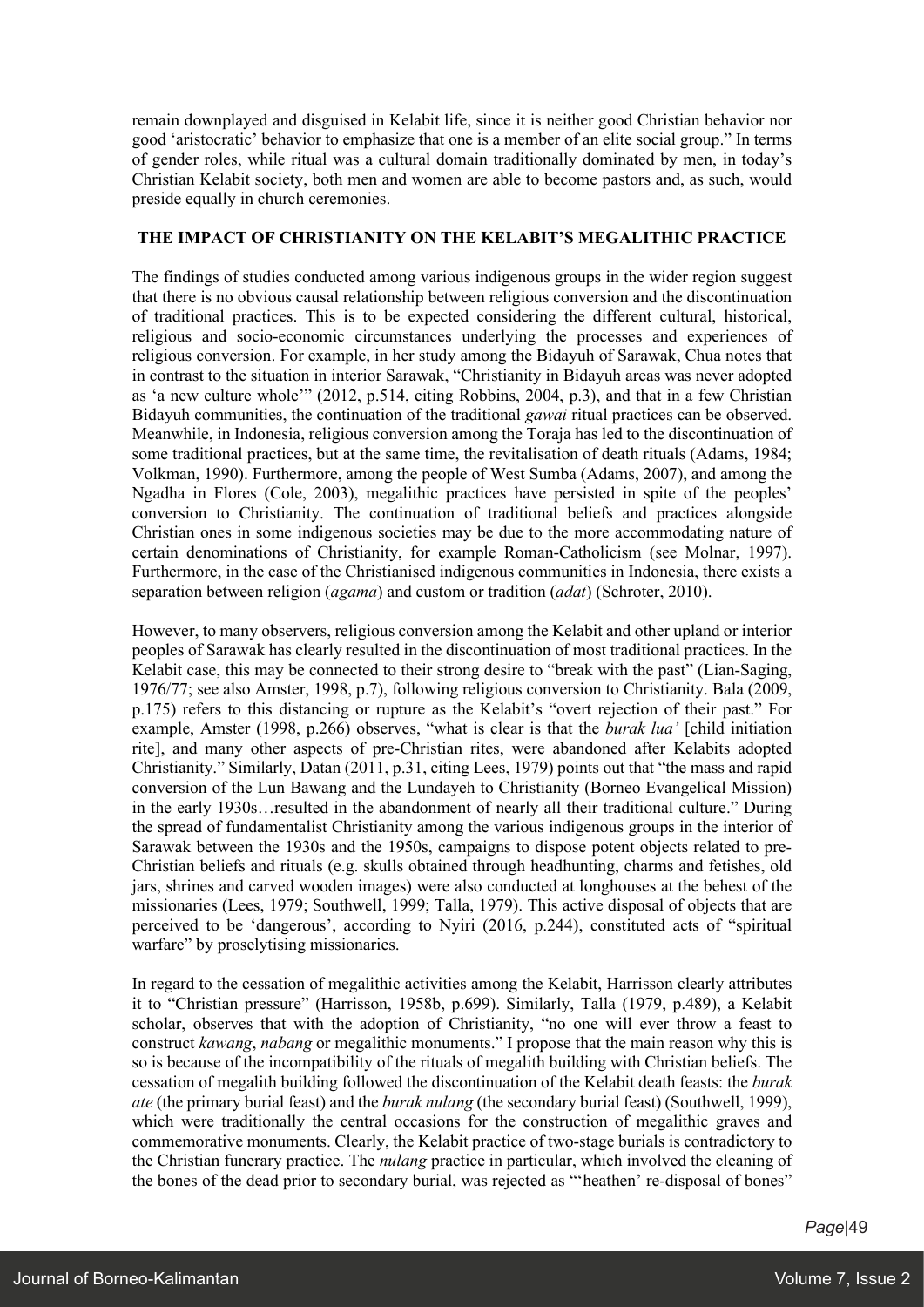(Harrisson, 1958b, p.699). The *burak ate* and the *burak nulang* were also problematic from the Christian point of view because, like all large gatherings (*burak* or *irau*) of the Kelabit, they involved extravagant feastings and heavy drinking of rice beer. As documented by Talla (1979, p.253), at the *burak ate* feast, "everybody drank until they were drunk. They slept on the floor and woke up only to eat."

In addition, the spiritual aspect of monument building involved the ritual offering of rice beer and animal sacrifice in order to invoke and placate the spirits of Kelabit ancestors. As Talla (1979, pp.238-239) describes the rites involved in the making of a *kawang* burial monument:

When the party arrived at the spot where the *kawang* or clearing was to be made the ritualist would slash the goat standing on the ground allowing the blood to splash over the place. Just before the party started felling, the ritualist would stand forward from his fellow-men and the pig was handed to him. He would first address Buyan, then Seluyah, the two great mythical ancestors of the Kelabit and ask them to help in burying the dead man. He would plead with them to ensure that they would not encounter any mishaps and explained that they intended to make a mark among the trees in his [the deceased] memory. He would continue to tell them not to harm the dead man's children and kinsmen; he begged them and told them the quantity of [*burak*], of buffaloes, of deer, and cows to be slaughtered for the festivities, and that they wish to share these gifts of food and drink with the great spirits (*ada'*) of Buyan and Seluyah.

He then sprinkled some [*burak*] on the hill for them (Buyan and Seluyah) and said, "This is the pig we brought for you". He went on imploring them not to haunt the deceased's relatives should ever any of them come to the mountains to hunt, but instead provide them with luck and make it an enjoyable hunting trip. "We slaughter the pig now. [Its] pork is for us but also [its] spirit is for you". He then killed the pig and cut down the first tree to mark the commencement of the clearing and felling of the *kawang*.

In this sense, the cessation of megalith building is comparable to that of the *burak lua'* (child initiation) ceremony. As Amster notes, "the holding of *burak lua'* ceased as a direct result of conversion to Christianity, as it was clearly perceived to be in contradiction to Christianity" (Amster, 1998, p.250). There were several reasons why the *burak lua'* was considered to be in contradiction to Christianity. Firstly, like the *burak ate* and the *burak nulang* mentioned above, the *burak lua'* included "two aspects which were strongly objected to by missionaries": the excessive consumption of rice beer, and ritual sacrifice. The ritual sacrifice of the *burak lua'* is called *ngelua'*, and it consisted of the ritual slaughtering of a pig and the smearing of the pig's blood on the initiated child in a ceremony known as *ngelua' anak* that was done to protect the child from harm (Amster, 1999, p.187). Furthermore, the *burak lua'* was frowned upon by missionaries because of its link to headhunting. Hunted skulls played important roles in the rituals of *burak lua'*. One of the rituals is *nu'i ulung* or the "raising of a wooden or bamboo pole (*ulung*), in the compound of the longhouse" (Amster, 1999, p.188), from the top of which, skulls would be hung. Skulls also played a prominent part in the *ngutek* ceremony, which was "performed primarily to instill young boys with qualities they would need to become successful headhunters in the future" (Amster, 1998, p.259). It involved "immersing a human skull (again, presumably one obtained from headhunting) in a river and then pouring water from this skull over male children" (Amster, 1999, p.189). Another version of this ceremony was described as "involving an older man placing a spear in a young boy's hand while guiding him in the act of piercing the skull, again being held in the river" (Amster, 1999, p.189).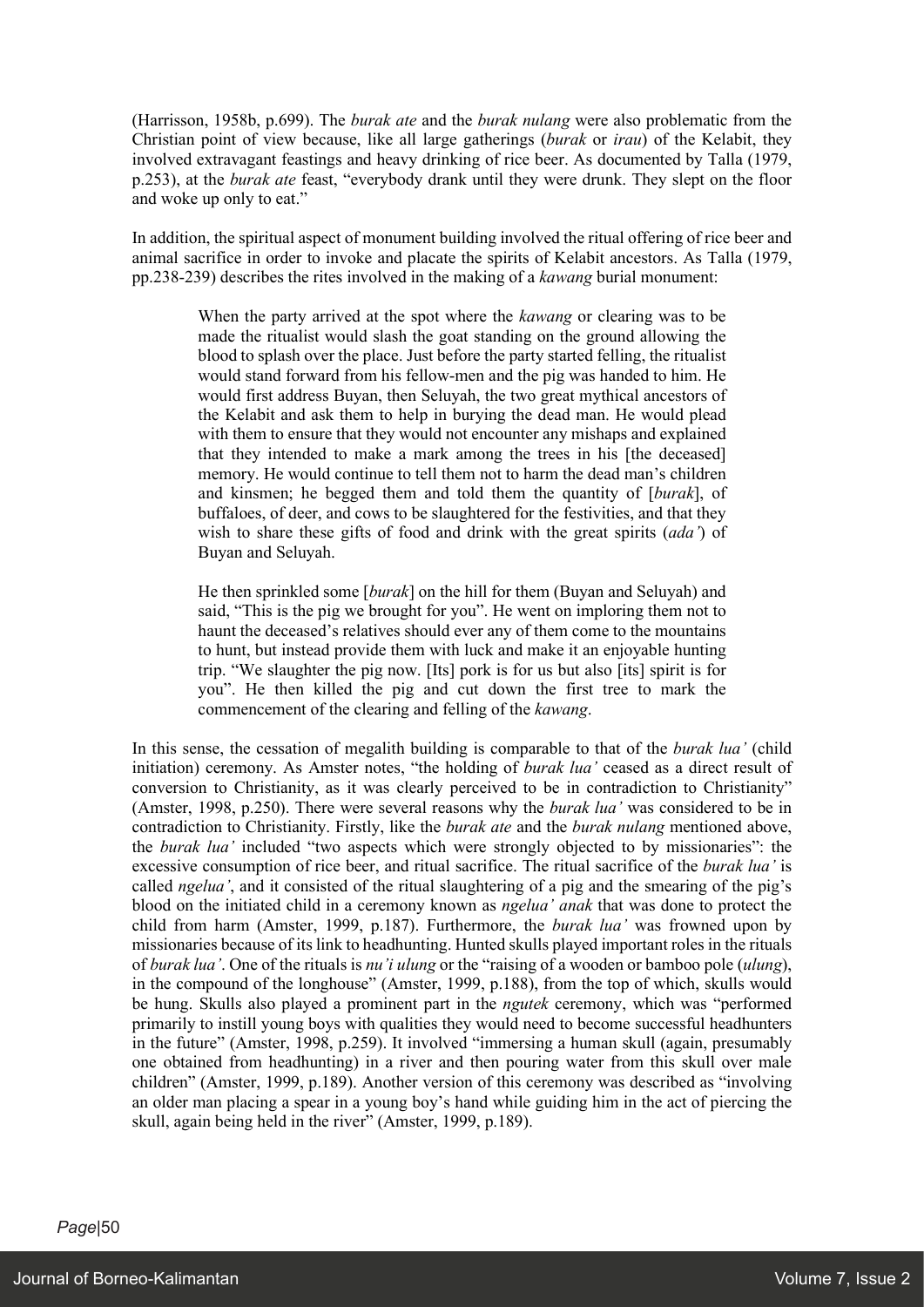At this point, it is also important to note the role of the changing social dynamics in Christian Kelabit society on the cessation of the traditional megalithic practice. As mentioned previously, the adoption of Christianity has impacted views on social relations whereby the social stratification system of the past is given less importance in Christian (modern) times. Thus, megalithic monuments have become less relevant in the Kelabit social life of modern times as they are no longer seen as necessary to mark the social status or prestige of Kelabit elites. Also, the megalithic feast no longer provides the arena of social competition, where Kelabit elites display their power and influence, and maintain their *doo*-ness.<sup>2</sup> In modern Kelabit society, instead of being measured by one's inherent social standing and the ability in terms of wealth and influence to hold large feasts and to commission the construction of monuments, one's status or *doo*-ness is now commonly measured in terms of success in education and employment (Amster, 1998; Janowski, 2003b), and in the pursuit of religious life (Bala, 2009). Nevertheless, the organisation of the grand Kelabit *irau* in order to commemorate important events has continued to this day, although today, the *irau* has evolved to become a Christianised event. Thus, the *irau* has continued to serve the social function of generating prestige for the host(s), as well as creating and reinforcing "a web of mutual obligations", which in turn, provides social cohesion (Amster, 1998, p.270). Further to this, Amster (1998, p.266) observes that modern-day *irau* events, such as the Kelabit name-changing ceremony, "provide a socially acceptable forum for holding largescale feasts, filling a void created with the cessation of *burak lua'* and other [e.g. megalithic] *burak* feasts that were an important part of Kelabit life."

# **KELABIT ATTITUDES TOWARDS MEGALITHS AFTER CHRISTIANITY**

Previously, I mentioned that when missionaries spread Christianity to longhouse communities in interior Sarawak, many potent objects related to pre-Christian rituals of the indigenous peoples were disposed or destroyed. To my knowledge, however, no destruction of megalithic monuments as a result of Christian influence has ever been recorded. In my experiences in the field, I have also never heard of any story of such an event occurring in the past. Such a conclusion is also implied by Hitchner (2009), who in discussing threats to cultural sites in the Kelabit Highlands, did not make any mention of damages to megaliths caused by zealous Christian missionaries and converts. This is despite a claim that "megalithic stone structures were under threat of being destroyed because most of the local Kelabit had embraced Christianity and denounced the worshipping of these stone structures" (Chia, 2003, p.58). There are some explanations for this. Firstly, most megalithic sites are considered graves of Kelabit ancestors. Therefore, like all cemeteries, megalithic sites are places to be respected, not disturbed. Additionally, unlike the skulls, charms and fetishes, which were disposed at the time of conversion, megaliths were not domestic objects kept in or near longhouses (most megaliths are found in the surrounding forests), and thus were less prone to the scrutiny and objection by visiting missionaries.

Nevertheless, in certain cases, megalithic sites have become taboo places that are to be avoided. On one hand, this could be because megalithic monuments have now become objects that are associated with the 'sinful' pre-Christian past. Consequently, many Kelabit, especially elders, prefer not to come into contact with, or to even talk about the megaliths. I experienced this unwillingness to talk about the Kelabit's pre-Christian past during one of my field interviews, when my informant attributed his reluctance to speak to his fear of "contradicting the Bible" (see also Amster, 1998). On the other hand, certain beliefs about the environment have persisted, despite the Kelabit's conversion to Christianity (Amster, 2008). Thus, megaliths in the forests have continued to be seen as spiritually potent places. They are laden with *lalud* (life force) because of their materiality (see Janowski and Barton, 2012), and they are also commonly believed to be the residing places of forest spirits (*ada'*). Thus, for fear of spiritual retribution, megalithic sites have at times been regarded as places that should be left undisturbed, or best

<sup>2</sup> Bala (2009: 178) defines *doo*-ness as "the [Kelabit] notion of goodness, success and well-being, or rather, the qualities required to constitute a good person such as knowledge, endurance, perseverance, self-discipline, hospitality and strength." She further states that *doo*-ness is "an indicator of social status."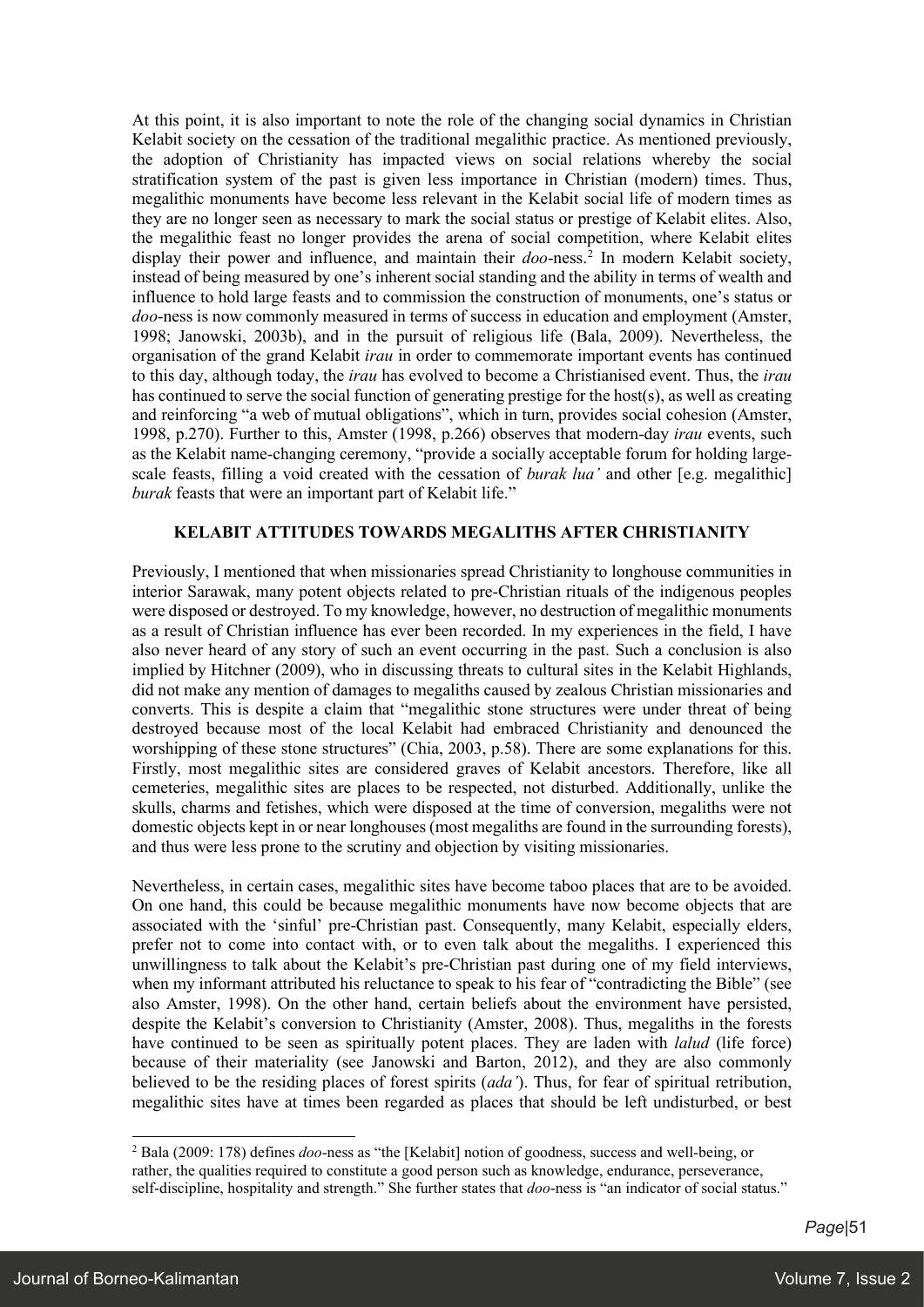avoided. In some instances, this has provided a new avenue for the performance of Christian 'spiritual warfare'. As Nyiri (2016, p.246) notes, "negative views [of the megaliths] still persist, calling for the (regular) ritual cleansing of such locations: sprinkling salt and oil on stone mounds, or casting exorcised jar fragments under stone monuments."

The distancing of the Kelabit from the megalithic monuments has contributed to their neglect. Mashman (2017) refers to this as the 'forgetting' of the stone monuments. Over the years, this has led to the loss of historical knowledge concerning the megaliths. Local appreciation of the historical and cultural values of the megalithic sites have also deteriorated. Until recently in the late 1990s, when local communities began to seriously consider the preservation of their culture (see Cluny and Chai, 2009; Hitchner, 2009), the megaliths in the highlands have generally been treated with neglect and ignorance. For example, among the Lun Bawang, Datan (2011, p.31) observes that it was common for the people "not to look after the sites and to pose little objection when the sites are threatened by development projects or to be levelled to give way to farms or houses." Similarly, Mashman notes that among the Kelabit, "custody of such [megalithic] sites is overlooked" (2017, p.413), and that the Kelabit response to known destruction of megalithic sites is one of "passive acceptance" (2017, p.414).

Despite the distancing of the Kelabit from the megalithic monuments after the religious conversion, in more recent times, beginning the 2000s, there has been increasing awareness of the significance of the megalithic monuments among the Kelabit community, leading to community-based efforts to document and to preserve the megalithic monuments and other sites of cultural importance (Cluny and Chai, 2007; Hitchner, 2009). In part, this is a consequence of the "awakening of heritage consciousness" (Sweet and Kelly, 2014) that began in the 1960s, when educated Kelabit individuals began to question the Kelabit people's whole rejection of their past. Thus, the community-based efforts to preserve the megalithic monuments should be seen in the context of the wider and growing interest among the Kelabit community to preserve their culture and heritage. This is apparent, for example, in the recent recording and digital preservation of the Kelabit oral tradition (Yeo *et al.* 2006), the organisation of the annual Bario Food and Cultural Festival (Mognard *et al.* 2021), the establishment of the Kelabit Community Museum in Bario (Sweet and Horman, 2012; Sweet and Kelly, 2013, 2014; Kelly, 2016) and the documentation and representation of megalithic monuments and rock carvings using visual technology (Rafee *et al.* 2019). Additionally, the community-based efforts to preserve Kelabit cultural sites can be seen as a response to the growing threats of development, in particular the arrival of logging activities, to the natural and cultural resources in the Kelabit Highlands (Cluny and Chai, 2007; Hitchner, 2009). Today, the megaliths and other built monuments are also important markers that are viewed as evidence of traditional land use in customary land claims (Lian-Saging and Bulan, 1989; Bulan, 2003). With preservation efforts in place, the megalithic monuments in the highlands have been promoted as ecotourism destinations or attractions, which demonstrates their new importance to the growth of local tourism and to the local economy (Hitchner *et al.* 2009; Hitchner and Bala, 2020). The construction of the Millennium Kawang in Bario in 2000 to mark the coming of the new millennium (see Hitchner, 2009) should also be mentioned as an interesting event, where as a revival of a previously abandoned practice, it exemplifies present interest in the monument building tradition of the past as a cultural heritage of the Kelabit people.

# **CONCLUSION**

Modernisation, socio-economic development and extensive contacts with the outside world, as agents of social change, have impacted traditional cultures across the globe. Among the impacts that have been observed include cultural change, the changing or redefining of group identities, and the discontinuation or transformation of traditional practices as part of the processes of adapting to new political, social and economic conditions, and environmental changes (Eder, 1977; Bernstein, 1997; Bodley, 1999). In this article, I explored the cessation of the megalithic practice among the Kelabit people of the Kelabit Highlands in Sarawak, Malaysian Borneo. While recognising that cultural change is the result of the interplay between myriad factors, this article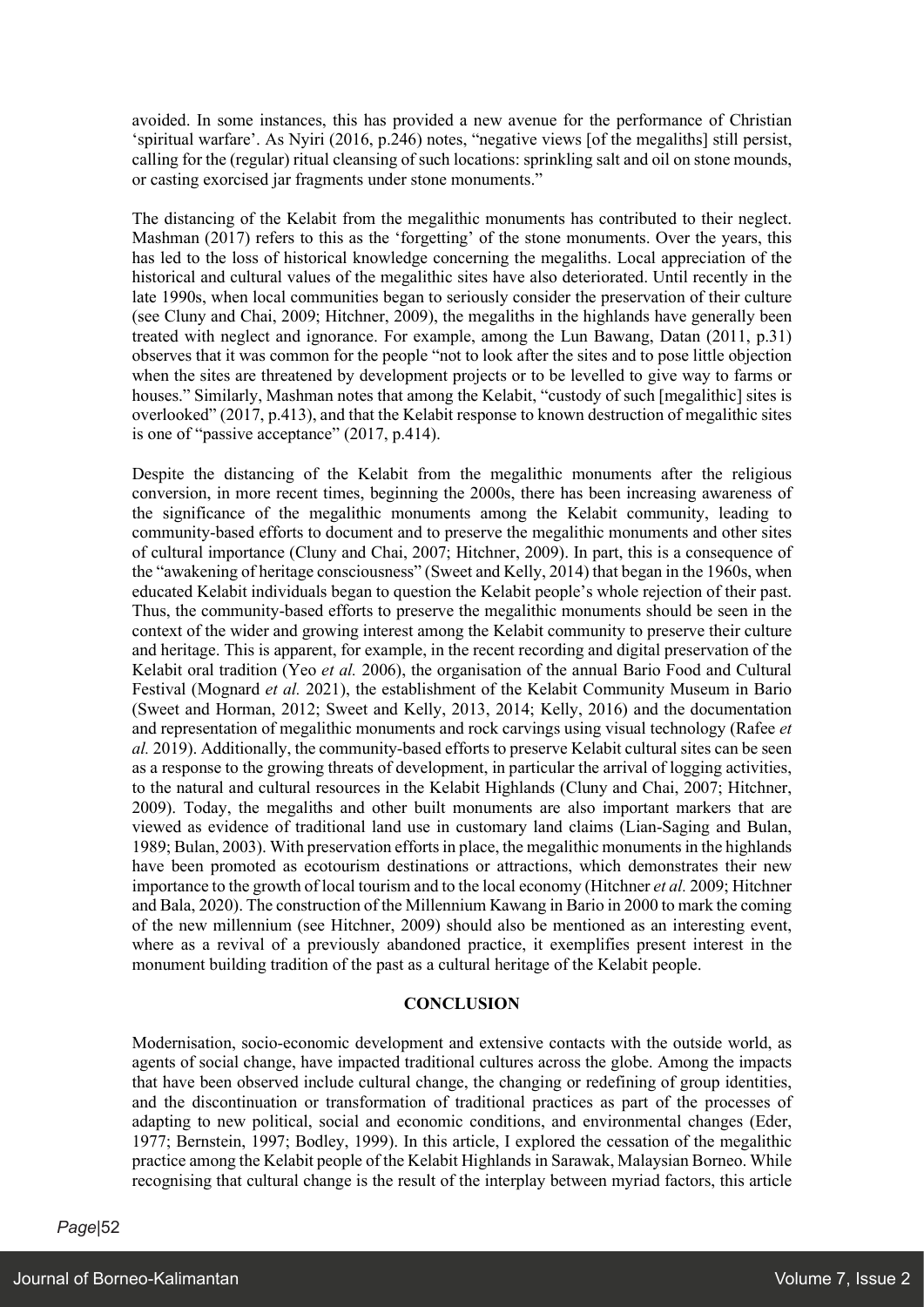focused on one of the often cited causes – although never explained in much detail previously – for the cessation of the megalithic practice, which is the religious conversion of the Kelabit to Christianity. In particular, I have shown the religious conversion to be a part of widespread changes that were impacting Kelabit lives during the colonial period in Sarawak, and particularly, how the rituals of megalith making were incompatible with Christian beliefs, which eventually led to the abandonment of the megalithic practice among the Kelabit people. Nevertheless, it is also acknowledged that in more recent years, the Kelabit has gained a new appreciation of the megalithic remains in the Kelabit Highlands, and as a result, various community-based efforts have been initiated in order to document and preserve the megaliths. This shows that despite the discontinuation of the megalithic practice in modern times, the megaliths of the Kelabit Highlands have continued to be regarded as important cultural heritage of the Kelabit people.

### **ACKNOWLEDGEMENT**

Research for this paper was conducted as part of my Ph.D. study at the University of Oxford, United Kingdom, which was made possible by the study leave granted by Universiti Malaysia Sarawak, and financial support from the Ministry of Education Malaysia and the School of Archaeology at the University of Oxford. The research permit to conduct fieldwork in the Kelabit Highlands was granted by the Sarawak Museums Department and the Sarawak State Planning Unit.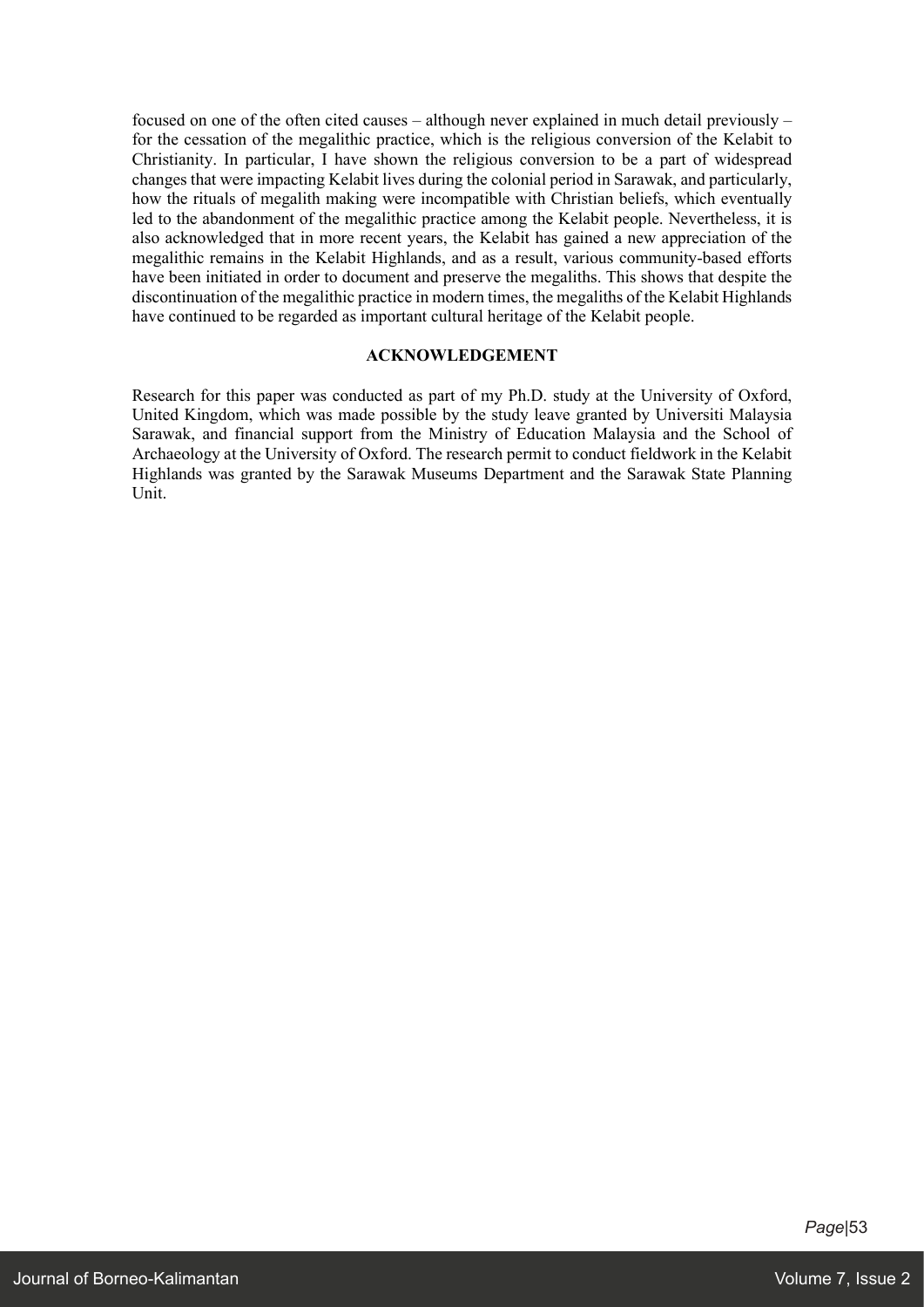### **REFERENCES**

Adams, K. M. (1984). Come to Tana Toraja, "Land of the Heavenly Kings": travel agents as brokers in ethnicity. *Annals of Tourism Research*, *11*, 469–485.

Adams, R. L. (2007). *The megalithic tradition of West Sumba, Indonesia: an ethnoarchaeological investigation of megalith construction* (Unpublished doctoral dissertation). Simon Fraser University, British Columbia, Canada.

Amster, M. (1998). *Community, ethnicity, and modes of association among the Kelabit of Sarawak, East Malaysia* (Unpublished doctoral dissertation). Brandeis University, Waltham, MA.

Amster, M. H. (1999). "Tradition", ethnicity, and change: Kelabit practices of name changing. *Sarawak Museum Journal*, *54*(75), 183–200.

Amster, M. (2009). Portable potency: Christianity, mobility and spiritual landscapes among the Kelabit. *Anthropological Forum*, *19*(3), 307–322.

Appell, G. N. (1997). The ecological and social consequences of conversion to Christianity among the Rungus of Sabah, Malaysia. In C. B. Tan (Ed.), *Social cultural change, development and indigenous peoples* (pp. 61–99). Contributions to Southeast Asian Ethnography No. 11.

Arifin, K. & Sellato, B. (2003). Archaeological surveys and research in four subdistricts of interior Kalimantan. In C. Eghenter, B. Sellato, & G. S. Devung (Eds.), *Social science research and conservation management in the interior of Borneo: unravelling past and present interactions of people and forests* (pp. 199–240). Center for International Forestry Research.

Bala, P. (2009). An engagement with "modernity"? Becoming Christian in the Kelabit Highlands of Central Borneo. *Borneo Research Bulletin*, *40*, 173–185.

Bala, P. (2016). *Masyarakat Kelabit: tradisi dan perubahan sosial*. Kuala Lumpur: Institut Terjemahan dan Buku Malaysia Berhad.

Bala, S. B. (2014). *Kelabit's story: the great transition*. Partridge Publishing.

Banks, E. (1937). Some megalithic remains from the Kelabit country in Sarawak with some notes on the Kelabit themselves. *Sarawak Museum Journal*, *4*(15), 411–437.

Bernstein, J. H. (1997). The deculturation of the Brunei Dusun. In R. L. Winzeler (Ed.), *Indigenous peoples and the state: politics, land and ethnicity in the Malayan peninsula and Borneo* (pp. 159–179). Yale University Southeast Asia Studies.

Blust, R. (2010). The Greater North Borneo hypothesis. *Oceanic Linguistics*, *49*(1), 44–118.

Bodley, J. H. (1999). *Victims of progress* (4th ed.). Mayfield Publishing Company.

Bulan, R. (2003). Boundaries, territorial domains, and Kelabit customary practices: discovering the hidden landscape. *Borneo Research Bulletin*, *34*, 18–61.

Bulan, S., & Bulan-Dorai, L. (2004). *The Bario Revival*. Home Matters Network.

Chia, S. (2003). Conservation of archaeological sites for ecotourism in Malaysia: issues and challenges. In N. W. Chan (Ed.), *Introductory course on ecotourism* (pp. 56–60). Universiti Sains Malaysia.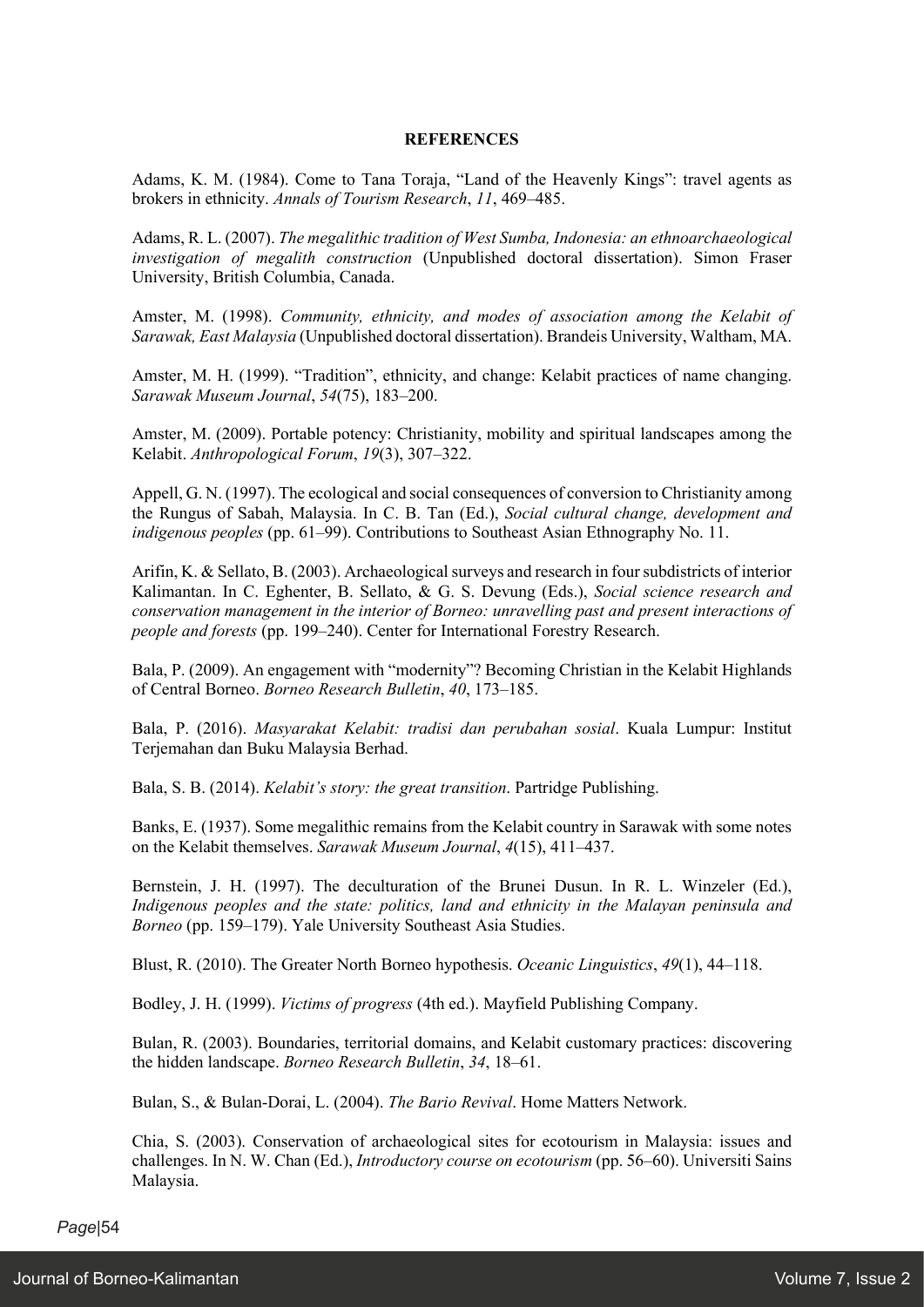Chin, L. (1980). *Cultural heritage of Sarawak*. Sarawak Museum.

Chua, L. (2012). Conversion, continuity, and moral dilemmas among Christian Bidayuhs in Malaysian Borneo. *American Ethnologist*, *39*(3), 511–526.

Cluny, W. & Chai, P. (2007). *Cultural sites of the northern highlands of Sarawak, Malaysia.*  Project report for "Transboundary biodiversity and conservation area: The Pulong Tau National Park, Sarawak State, Malaysia, Serial Number PD 224/03 Rev. 1 (F)". International Tropical Timber Organization and Forest Department Sarawak.

Cole, S. (2003). Appropriated meanings: megaliths and tourism in Eastern Indonesia. *Indonesia and the Malay World*, *31*(89), 140–150.

*Colonial Reports Sarawak*. (1947). London: His Majesty's Stationery Office.

*Colonial Reports Sarawak*. (1948). London: His Majesty's Stationery Office.

*Colonial Reports Sarawak*. (1949). London: His Majesty's Stationery Office.

*Colonial Reports Sarawak*. (1958). London: His Majesty's Stationery Office.

Crain, J. B. & Pearson-Rounds, V. (2011). Place, persons and power: Lundayeh/Lun Bawang and post-Christian narratives. *Sarawak Museum Journal*, *69*(90), 1–22.

Datan, I. (1989). A brief ethnography of the Lun Bawang of Sarawak. *Sarawak Museum Journal*, *40*(61), 143–156.

Datan, I. (2011). Traditional earthen crocodile effigies of the Lun Bawang in Sarawak: functions, origin and significance. *Sarawak Museum Journal*, *69*(90), 23–42.

Deegan, J. L. (1973). *Change among the Lun Bawang, a Borneo people* (Unpublished doctoral dissertation). University of Washington, Seattle, WA.

Douglas, R. S. (1909a). Visit to the Kalabits of Ulu Baram. *Sarawak Gazette*, *39*, 29–30.

Douglas, R. S. (1909b). The "Pun Mein" or salt springs of the Upper Baram. *Sarawak Gazette*, *39*(527), 52–53.

Douglas, R. S. (1912). An expedition to the Bah country of central Borneo. *Sarawak Museum Journal*, *1*(2), 17–29.

Eder, J. F. (1977). Modernization, deculturation and social structural stress: the disappearance of the Umbay ceremony among the Batak of the Philippines. *Mankind*, *11*, 144–149.

Egay, K. (2012). Salt economy in the Krayan highlands, East Kalimantan. *Borneo Research Bulletin*, *43*, 205–215.

Ewart, I. J. (2009). The documented history of the Kelabits of northern Sarawak. *Sarawak Museum Journal*, *66*(87), 229–258.

Ewart, I. J. (2012). Social and material influences on the Kelabit dwelt environment. *Traditional Dwellings and Settlements*, *23*(2), 7–20.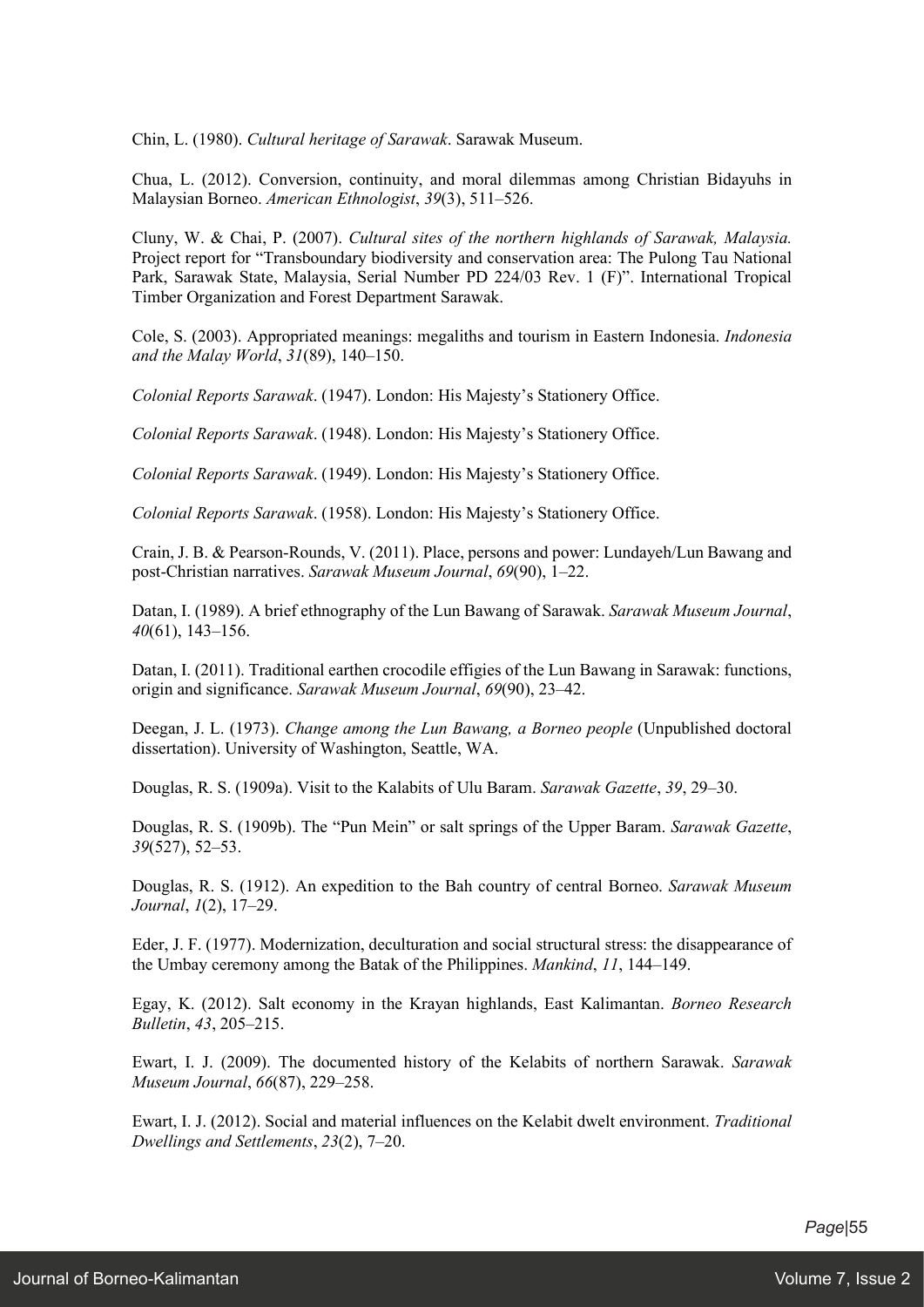Gani, N. (2012). Salt production in Long Midang, Krayan, East Kalimantan. *Borneo Research Bulletin*, *43*, 216–224.

Gani, N. (2019). Megalithic sites in Punang Kelapang, Upper Baram, Sarawak: a preliminary survey. *Jurnal Arkeologi Malaysia*, *32*(2), 13–30.

Gani, N. (2020). *Changing meanings of megalithic monuments in the Upper Baram, Sarawak, Malaysian Borneo* (Unpublished doctoral dissertation). University of Oxford, United Kingdom.

Harrisson, T. (Ed.). (1938). *Borneo jungle: an account of the Oxford expedition to Sarawak*. Lindsay Drummond, Ltd.

Harrisson, T. (1951). Excavations in Borneo. *Antiquity*, *25*(99), 153–155.

Harrisson, T. (1958a). Megaliths of Central and West Borneo. *Sarawak Museum Journal*, *8*(11), 394–401.

Harrisson, T. (1958b). A living megalithic in upland Borneo. *Sarawak Museum Journal*, *8*(12), 694–702.

Harrisson, T. (1959). *World within: a Borneo story*. Cresset Press.

Harrisson, T. (1962). Megaliths of Central Borneo and Western Malaya, compared. *Sarawak Museum Journal*, *10*(19–20), 376–382.

Harrisson, T. (1973). Megalithic evidences in East Malaysia: an introductory summary. *Journal of the Malaysian Branch of the Royal Asiatic Society*, *46*(1[223]), 123–139.

Harrisson, T. (1974). The megalithic in East Malaysia - II: stone urns from the Kelabit Highlands, Sarawak. *Journal of the Malaysian Branch of the Royal Asiatic Society*, *47*(1[225]), 105–109.

Harrisson, T., & Tweedie, M. W. F. (1951). Excavation of Gua Bungoh in South-West Sarawak. *Journal of the Polynesian Society*, *60*, 164–186.

Heimann, J. M. (2002). *The most offending soul alive: Tom Harrisson and his remarkable life*. Aurum Press Ltd.

Hitchner, S. (2009). The living Kelabit landscape: cultural sites and landscape modifications in the Kelabit Highlands of Sarawak, Malaysia. *Sarawak Museum Journal*, *66*(87), 1–79.

Hitchner, S. & Bala, P. (2020). Traversing sacred stones in the heart of Borneo: transboundary ecotourism through the megalithic landscapes of the Kelabit Highlands of Sarawak, Malaysia and the Kerayan Highlands of Kalimantan, Indonesia. *Journal of Borneo-Kalimantan*, *6*(2), 84–97.

Hitchner, S. L., Apu, F. L., Tarawe, L., Aran, S. G. N. & Yesaya, E. (2009). Community-based transboundary ecotourism in the Heart of Borneo: a case study of the Kelabit Highlands of Malaysia and the Kerayan Highlands of Indonesia. *Journal of Ecotourism*, *8*(2), 193–213.

Hoare, A. L. (2002). *Cooking the wild: the role of the Lundayeh of the Ulu Padas (Sabah, Malaysia) in managing forest foods and shaping the landscape* (Unpublished doctoral dissertation). University of Kent, Canterbury, United Kingdom

Hose, C. (1898a). The Kalabits of Baram. *Sarawak Gazette*, *28*, 121–122.

Hose, C. (1898b). Baram monthly report. *Sarawak Gazette*, *28*, 146–147.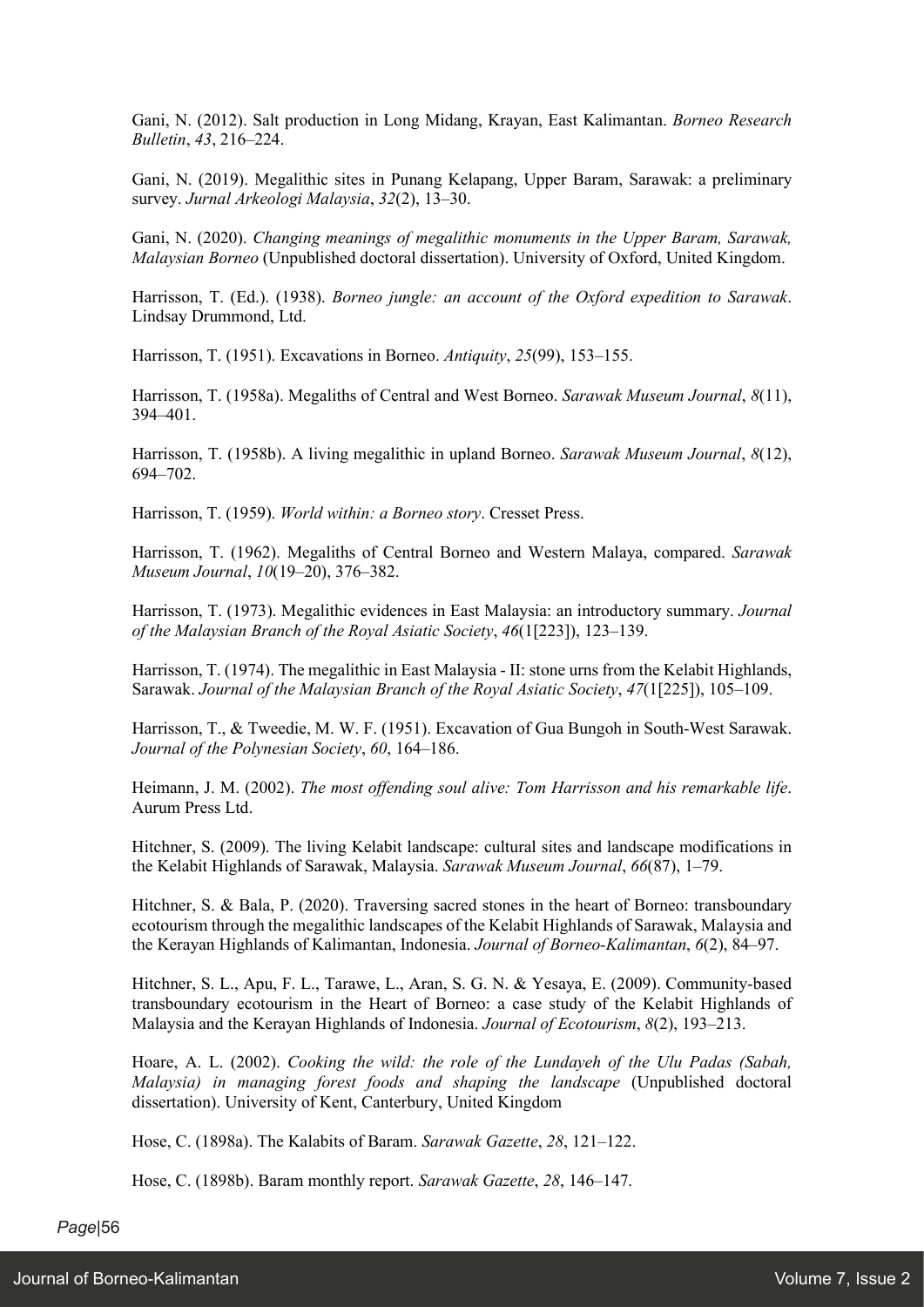Hudson, A. (1978). Linguistic relations among Borneo peoples with special reference to Sarawak: an interim report. In *Sarawak linguistics and development problems, Number 3 in Studies in Third World Societies* (pp. 1–43). Department of Anthropology, College of William and Mary.

Janowski, M. (1991). *Rice, work and community among the Kelabit of Sarawak, East Malaysia*. London School of Economics.

Janowski, M. (1995). The hearth-group, the conjugal couple and the symbolism of the rice meal among the Kelabit of Sarawak. In J. Carsten & S. Hugh-Jones (Eds.), *About the house: Levi-Strauss and beyond*. Cambridge University Press.

Janowski, M. (2003a). *The forest, source of life: the Kelabit of Sarawak*. British Museum.

Janowski, M. (2003b). Who's in charge around here? Struggle for leadership in a changing world among the Kelabit of Sarawak. In S. Sparkes & S. Howell (Eds.), *The house in Southeast Asia: a changing social and economic and political domain* (pp. 95–113). Curzon-Routledge-NIAS.

Janowski, M. (2014). *Tuked Rini, cosmic traveller: life and legend in the heart of Borneo*. NIAS Press.

Janowski, M., & Barton, H. (2012). Reading human activity in the landscape. *Indonesia and the Malay World*. http://doi.org/10.1080/13639811.2012.709005

Kaur, A. (1998). Britain, Sabah and Sarawak, 1946-1963. In *Economic change in East Malaysia. Studies in the economies of East and South-East Asia*. Palgrave Macmillan.

Kelly, M. (2016). Public learning derived from institutional learning: the case study of the Kelabit Highlands Community Museum development. *Journal of Public Pedagogies*, *1*, 7–17.

King, V. T. (1993). *The peoples of Borneo*. Blackwell.

Labang, L. (1958). An upland stone story. *Sarawak Museum Journal*, *8*(11), 402–404.

Labang, L. (1962). "Married megaliths" in upland Kalimantan. *Sarawak Museum Journal*, *10*(19– 20), 383–385.

Lees, S. (1979). *Drunk before dawn*. Overseas Missionary Fellowship.

Lian-Saging, R. (1976/77). *An ethno-history of the Kelabit tribe of Sarawak: a brief look at the Kelabit tribe before WWII and after* (Unpublished Bachelor of Arts dissertation). Department of History, University Malaya, Kuala Lumpur.

Lian-Saging, R., & Bulan, L. (1989). Kelabit ethnography: A brief report. *Sarawak Museum Journal*, *40*(61), 89–118.

Lloyd-Smith, L. (2012). An early date from a stone mound (perupun) in the Kelabit Highlands, Sarawak. *Sarawak Museum Journal*, *70*(91), 117–126.

Lloyd-Smith, L., Gani, N., Mohd. Sherman, S. W., Appleby, J., Litah, S., Murphy, S., Nyiri, B., Paran, W. & White, N. (2017). Early Central Borneo Project: archaeological investigations in Pa' Lungan, Kelabit Highlands (2013-2015). *Sarawak Museum Journal*, *78*(99), 57–117.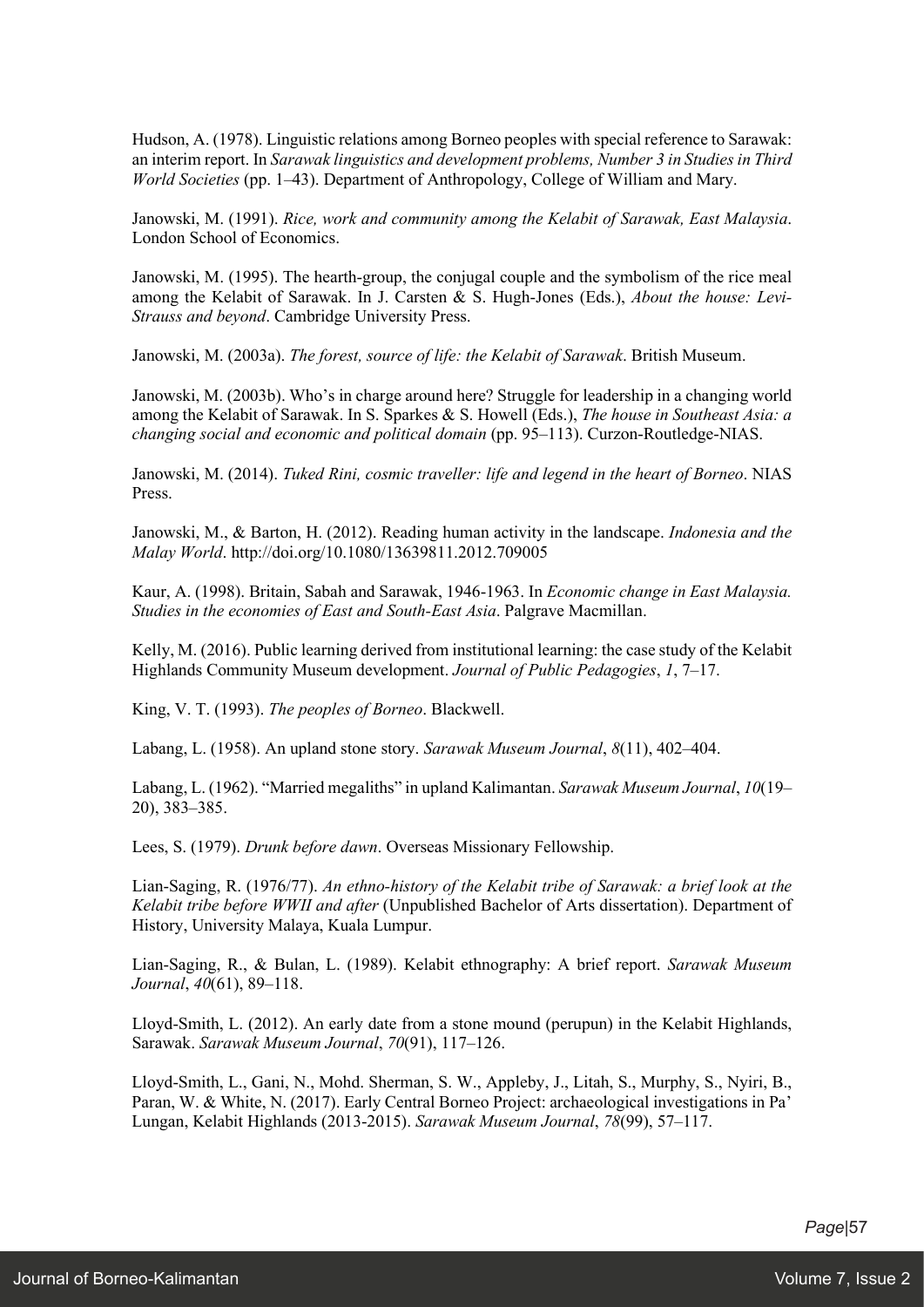Mashman, V. (2017). Stones and power in the Kelapang: Indigeneity and Kelabit and Ngurek narratives. In V. T. King, Z. Ibrahim & N. H. Hassan (Eds.), *Borneo studies in history, society and culture* (pp. 405–425). Springer Science + Business Media Singapore.

Mashman, V. (2018). *A history of Lun Tauh "Our People" at the borders of the Kelabit Highlands: from warfare to the life of government and to the life of Christianity* (Unpublished doctoral dissertation). University Malaysia Sarawak, Kota Samarahan, Malaysia.

Mognard, E., Tibère, L., Bala, P. & Poulain, J. (2021). Migrants as brokers of food heritage making: a case study of the Bario Food and Cultural Festival in Borneo, Sarawak, Malaysia. *Vivência: Revista de Antropologia*, *1*(57). http://doi.org/10.21680/2238- 6009.2021v1n57ID27406

Molnar, A. K. (1997). Christianity and traditional religion among the Hoga Sara of West-Central Flores. *Anthropos*, *92*, 393–408.

Morrison, A. (1988). Development in Sarawak in the colonial period: a personal memoir. In R. A. Cramb & R. H. W. Reece (Eds.), *Development in Sarawak* (pp. 35–47). Centre of Southeast Asian Studies, Monash University.

Murang, O. (1995). Kelabit salt: salt-making and its significance. In *Gawai Dayak Celebrations 1995* (pp. 44–45). Dewan Suarah Souvenir Programme.

Nyiri, B. (2016). *Chasing dragons through time and space: Martabani dragon jars in the Kelabit highlands, Sarawak, East Malaysia* (Unpublished doctoral dissertation). University of Leicester, United Kingdom.

Ooi, K. G. (1990). Education in Sarawak during the period of colonial administration. *Journal of the Malaysian Branch of the Royal Asiatic Society*, *63*(2), 35–68.

Porritt, V. L. (1997). *British colonial rule in Sarawak, 1946-1963*. Oxford University Press.

Rafee, Y. M., Awang Arshad, A. H., Siri, H., Jussem, S. W., Bala, P., Maying, D. & Aman Leong, S. N. (2019). Batuh Narit Arur Bilit of Pa' Umor: a visual analysis onto a carved stone from the megalithic monuments of the Kelabit Highlands. *International Journal of Recent Technology and Engineering*, *7*(6S5), 912–917.

Robbins, J. (2004). *Becoming sinners: Christianity and moral torment in a Papua New Guinea society*. University of California Press.

Rousseau, J. (1990). *Central Borneo: ethnic identity and social life in a stratified society*. Clarendon Press.

Runciman, S. (1960). *The White Rajah: a history of Sarawak from 1841 to 1946*. Cambridge University Press.

Schneeberger, W. F. (1979). *Contributions to the ethnology of Central Northeast Borneo (Parts of Kalimantan, Sarawak and Sabah)*. Institute of Ethnology, University of Berne.

Schroter, S. (2010). The indigenization of Catholicism on Flores. In S. Schroter (Ed.), *Christianity in Indonesia: perspectives of power* (pp. 137–158). Lit.

Sellato, B. (2016). The Ngorek of the central highlands and "megalithic" activity in Borneo. In C. Jeunesse, P. Le Roux, & B. Boulestin (Eds.), *Living and past megalithisms: interwoven approaches* (pp. 117–150). Archaeopress.